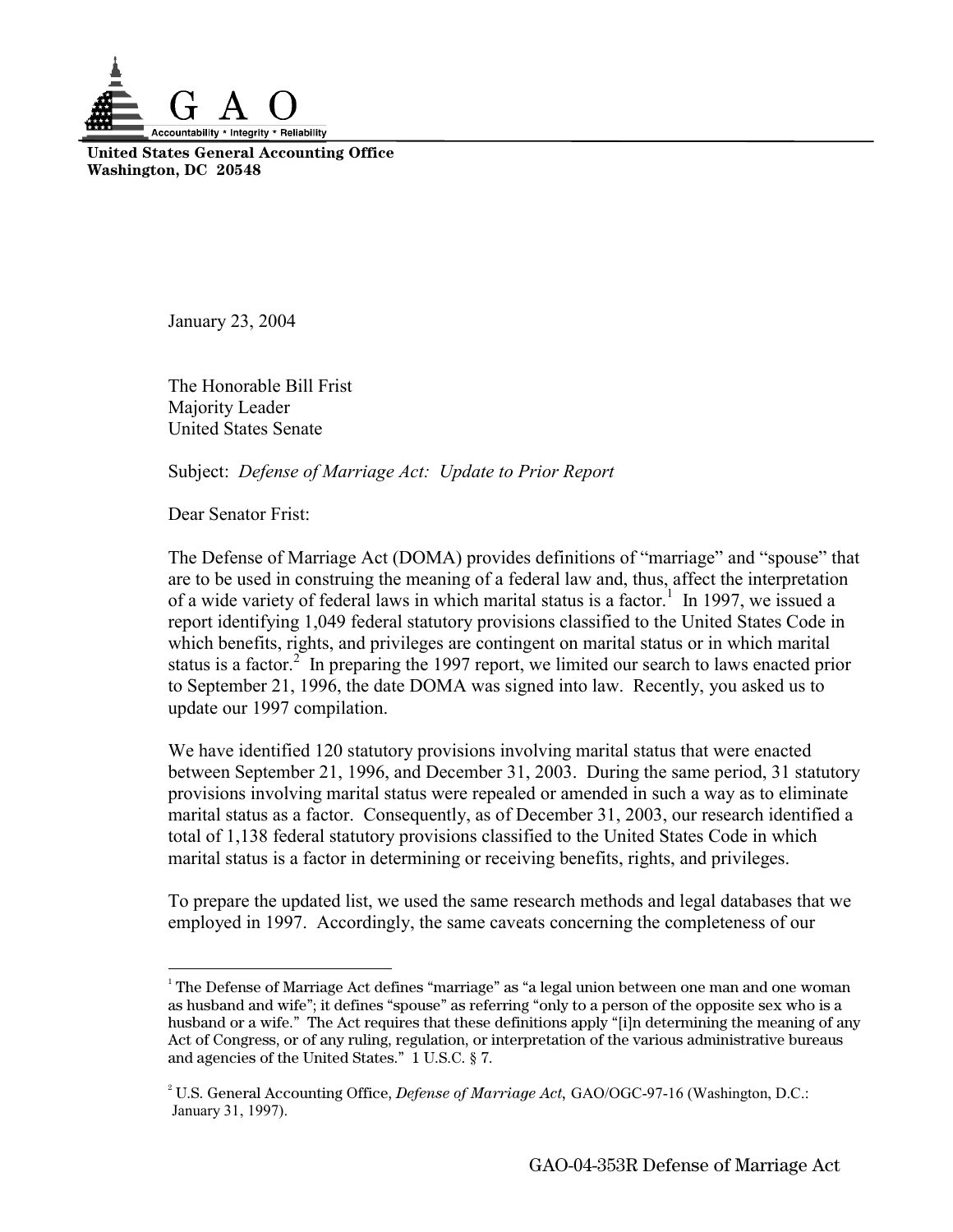collection of laws apply to this updated compilation, as explained more fully in our prior report. For example, because of the inherent limitations of any global electronic search and

the many ways in which the laws of the United States Code may deal with marital status, we cannot guarantee that we have captured every individual law in the United States Code in which marital status figures. However, we believe that the probability is high that the updated list identifies federal programs in the United States Code in which marital status is a factor.

We have organized our research using the same 13 subject categories as the 1997 report. As agreed with your staff, in addition to providing you with a primary table of new statutory provisions involving marital status, we have prepared a second table identifying those provisions in our prior report that subsequently have been repealed or amended in a manner that eliminates marital status as a factor. Finally, in a third table, we have listed those provisions identified in our 1997 report that have since been relocated to a different section of the United States Code. We have also attached a brief summary of the 13 research categories; a full description of each category is set forth in the 1997 report.

We plan no further distribution of this report until 30 days after the date of this letter. At that time, we will send copies of this letter to interested congressional committees. The letter will also be available on GAO's home page at [http://www.gao.gov.](http://www.gao.gov/)

If you have any questions, please contact me at (202) 512-8208 or by E-mail at  $shahd@gao.gov.$  Behn Miller Kelly and Richard Burkard made key contributions to this project.

Sincerely yours,

Jayna K. Shah

Dayna K. Shah Associate General Counsel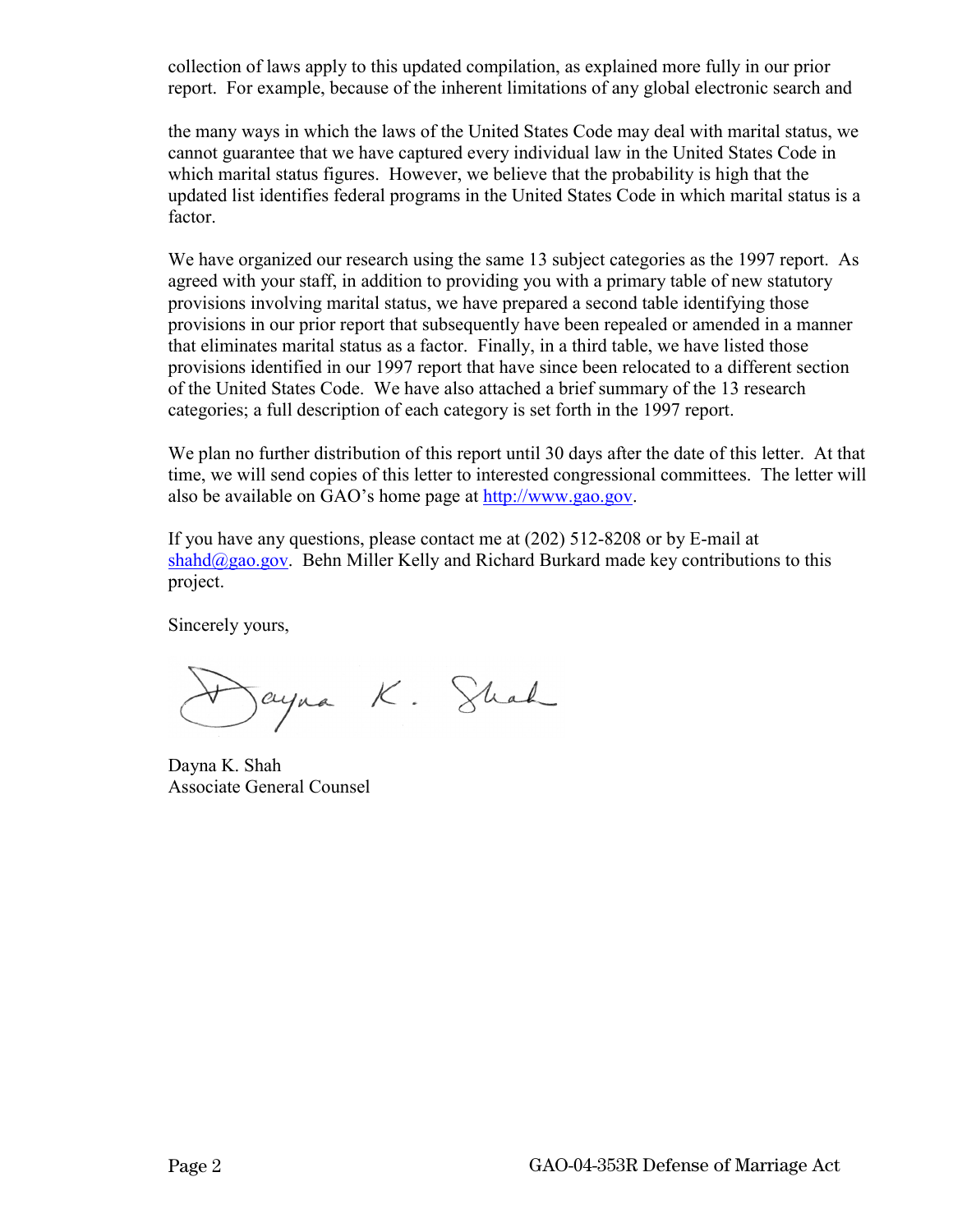## **APPENDIX 1**

#### **Table of Statutory Provisions Involving Marital Status Added to the United States Code Between September 21, 1996, and December 31, 2003, by Category**

#### **CATEGORY 1—SOCIAL SECURITY AND RELATED PROGRAMS, HOUSING, AND FOOD STAMPS**

| Title 42 - The Public Health and Welfare                                  |                                                                                         |
|---------------------------------------------------------------------------|-----------------------------------------------------------------------------------------|
| <b>Chapter 6A—Public Health Service</b>                                   |                                                                                         |
| <b>Subchapter II</b>                                                      |                                                                                         |
| <b>Part D-Primary Health Care</b>                                         |                                                                                         |
|                                                                           | <b>Subpart I-Health Centers</b>                                                         |
| $§$ 254d                                                                  | National Health Service Corps                                                           |
|                                                                           | Subchapter IV-Grants to States for Aid and Services to Needy Families with Children and |
|                                                                           | for Child-Welfare Services                                                              |
|                                                                           | <b>Part B-Child and Family Services</b>                                                 |
|                                                                           | <b>Subpart 2-Promoting Safe and Stable Families</b>                                     |
| § 629a                                                                    | Definitions                                                                             |
|                                                                           | Subchapter XI—General Provisions, Peer Review, and Administrative Simplification        |
|                                                                           | <b>Part A-General Provisions</b>                                                        |
| § 1320a-7                                                                 | Exclusion of certain individuals and entities from participation in Medicare and state  |
|                                                                           | health care programs                                                                    |
| § 1320b-17                                                                | Recovery of SSI overpayments from other benefits                                        |
|                                                                           | <b>Part C-Medicare + Choice Program</b>                                                 |
| § 1395w-22                                                                | Benefits and beneficiary protections                                                    |
| § 1395w-23                                                                | Payments to Medicare + Choice organizations                                             |
| § 1395w-27                                                                | Contracts with Medicare + Choice organizations                                          |
|                                                                           | <b>Part D-Miscellaneous Provisions</b>                                                  |
| § 1395x                                                                   | Definitions                                                                             |
| § 1395ff                                                                  | Determinations; appeals                                                                 |
|                                                                           | <b>Chapter 35-Programs for Older Americans</b>                                          |
|                                                                           | <b>Subchapter III—Grants for States and Community Programs on Aging</b>                 |
|                                                                           | <b>Part C-Nutrition Services</b>                                                        |
|                                                                           | <b>Subpart III-General Provisions</b>                                                   |
| § 3030g-21                                                                | General provisions-nutrition                                                            |
| § 3030s                                                                   | Definitions                                                                             |
|                                                                           | <b>Chapter 46-Justice System Improvement</b>                                            |
|                                                                           | <b>Subchapter XII-F-Public Safety Officers' Death Benefits</b>                          |
|                                                                           | <b>Part A-Death Benefits</b>                                                            |
| § 3796d                                                                   | Purposes                                                                                |
| § 3796d-1                                                                 | Basic eligibility                                                                       |
|                                                                           | <b>Subchapter XII-H-Grants to Combat Violent Crimes against Women</b>                   |
| § 3796gg-1                                                                | State grants                                                                            |
|                                                                           | <b>Chapter 84-Department of Energy</b>                                                  |
| <b>Part A-Establishment of Compensation Program and Compensation Fund</b> |                                                                                         |
|                                                                           | Subchapter XVI-Energy Employees Occupational Illness Compensation Program               |
| §7384s                                                                    | Compensation and benefits to be provided                                                |
| §7384u                                                                    | Separate treatment of certain uranium employees                                         |
|                                                                           | Part C-Treatment, Coordination, and Forfeiture of Compensation and Benefits             |
| §7385c                                                                    | Exclusivity of remedy against the United States and against contractors and             |
|                                                                           | subcontractors                                                                          |
| <b>Chapter 110-</b><br><b>Family Violence Prevention and Services</b>     |                                                                                         |
| § 10410                                                                   | Grants for state domestic violence coalitions                                           |
| \$10421                                                                   | Definitions                                                                             |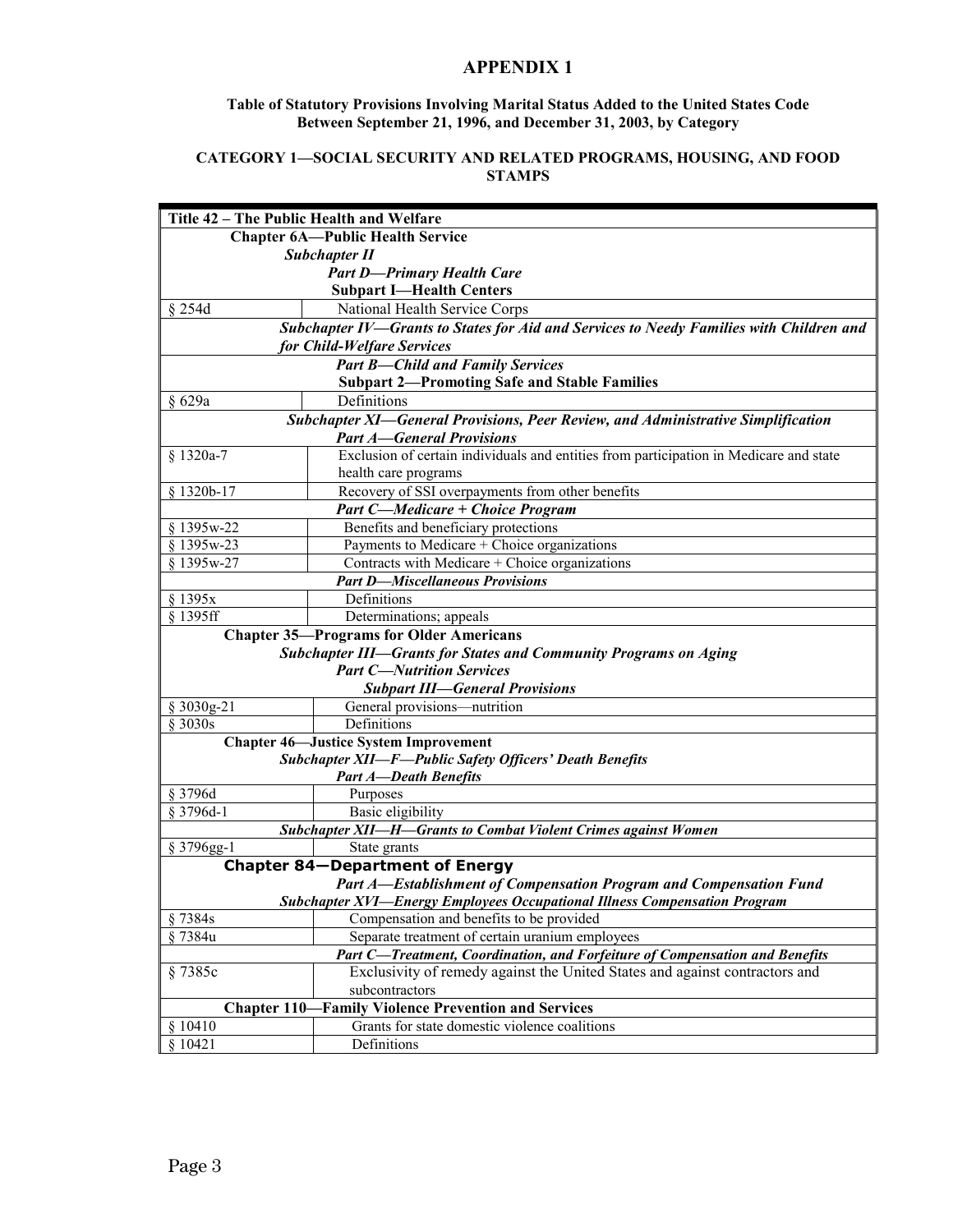| <b>Chapter 129-National and Community Service</b><br><b>Subchapter I-National and Community Service State Grant Program</b><br><b>Division F-Administrative Provisions</b> |                                                              |  |
|----------------------------------------------------------------------------------------------------------------------------------------------------------------------------|--------------------------------------------------------------|--|
| \$12639                                                                                                                                                                    | Evaluation                                                   |  |
|                                                                                                                                                                            | <b>Chapter 130—National Affordable Housing</b>               |  |
| <b>Subchapter I-General Provisions and Policies</b>                                                                                                                        |                                                              |  |
| \$12704                                                                                                                                                                    | Definitions                                                  |  |
| \$12713                                                                                                                                                                    | Eligibility under first-time home-buyer programs             |  |
|                                                                                                                                                                            | <b>Chapter 136—Violent Crime Control and Law Enforcement</b> |  |
| Subchapter III—Violence against Women                                                                                                                                      |                                                              |  |
| <b>Part C-Civil Rights for Women</b>                                                                                                                                       |                                                              |  |
| § 13981                                                                                                                                                                    | Civil rights                                                 |  |
| § 13992                                                                                                                                                                    | Training provided by grants                                  |  |
| <b>Chapter 143—Intercountry Adoptions</b>                                                                                                                                  |                                                              |  |
| <b>Subchapter V-General Provisions</b>                                                                                                                                     |                                                              |  |
| \$14952                                                                                                                                                                    | Special rules for certain cases                              |  |

## **CATEGORY 2—VETERANS' BENEFITS**

|                                                           | <b>Title 38-Veterans' Benefits</b>                                                        |  |
|-----------------------------------------------------------|-------------------------------------------------------------------------------------------|--|
|                                                           | <b>Part II-General Benefits</b>                                                           |  |
|                                                           | <b>Chapter 17—Hospital, Nursing Home, Domiciliary, and Medical Care</b>                   |  |
|                                                           | Subchapter II—Hospital, Nursing Home, Or Domiciliary Care and Medical                     |  |
| <b>Treatment</b>                                          |                                                                                           |  |
| \$1710B                                                   | Extended care services                                                                    |  |
|                                                           | <b>Subchapter VIII-Health Care of Persons other than Veterans</b>                         |  |
| § 1781                                                    | Medical care for survivors and dependents of certain veterans                             |  |
|                                                           | <b>Chapter 18-Benefits for Children of Vietnam Veterans</b>                               |  |
|                                                           | <b>Subchapter III-General Provisions</b>                                                  |  |
| § 1821                                                    | Definitions                                                                               |  |
|                                                           | <b>Chapter 19-Insurance</b>                                                               |  |
|                                                           | <b>Subchapter III—Servicemembers' Group Life Insurance</b>                                |  |
| § 1967                                                    | Person insured; amount                                                                    |  |
| $§$ 1969                                                  | Deductions; payment; investment; expenses                                                 |  |
|                                                           | <b>Chapter 23-Burial Benefits</b>                                                         |  |
| § 2306                                                    | Headstones, markers, and burial receptacles                                               |  |
|                                                           | Part III-Readjustment and Related Benefits                                                |  |
|                                                           | <b>Chapter 30-All-Volunteer Force Educational Assistance Program</b>                      |  |
|                                                           | <b>Subchapter II-Basic Educational Assistance</b>                                         |  |
| § 3020                                                    | Transfer of entitlement to basic educational assistance: members of the Armed Forces      |  |
|                                                           | with critical military skills                                                             |  |
|                                                           |                                                                                           |  |
|                                                           | Chapter 42-Employment and Reemployment Rights of Members of the Uniformed Services        |  |
| § 4215                                                    | Priority of service for veterans in Department of Labor job training programs             |  |
|                                                           | <b>Part IV-General Administrative Provisions</b>                                          |  |
| <b>Chapter 53-Special Provisions Relating to Benefits</b> |                                                                                           |  |
| § 5302                                                    | Waiver of recovery of claims by the United States                                         |  |
| § 5313B                                                   | Prohibition on providing certain benefits with respect to persons who are fugitive felons |  |
| Part V-Boards, Administrations, and Services              |                                                                                           |  |
| <b>Chapter 77-Veterans Benefits Administration</b>        |                                                                                           |  |
|                                                           | <b>Subchapter II-Veterans Outreach Services Program</b>                                   |  |
| § 7721                                                    | Purpose; definitions                                                                      |  |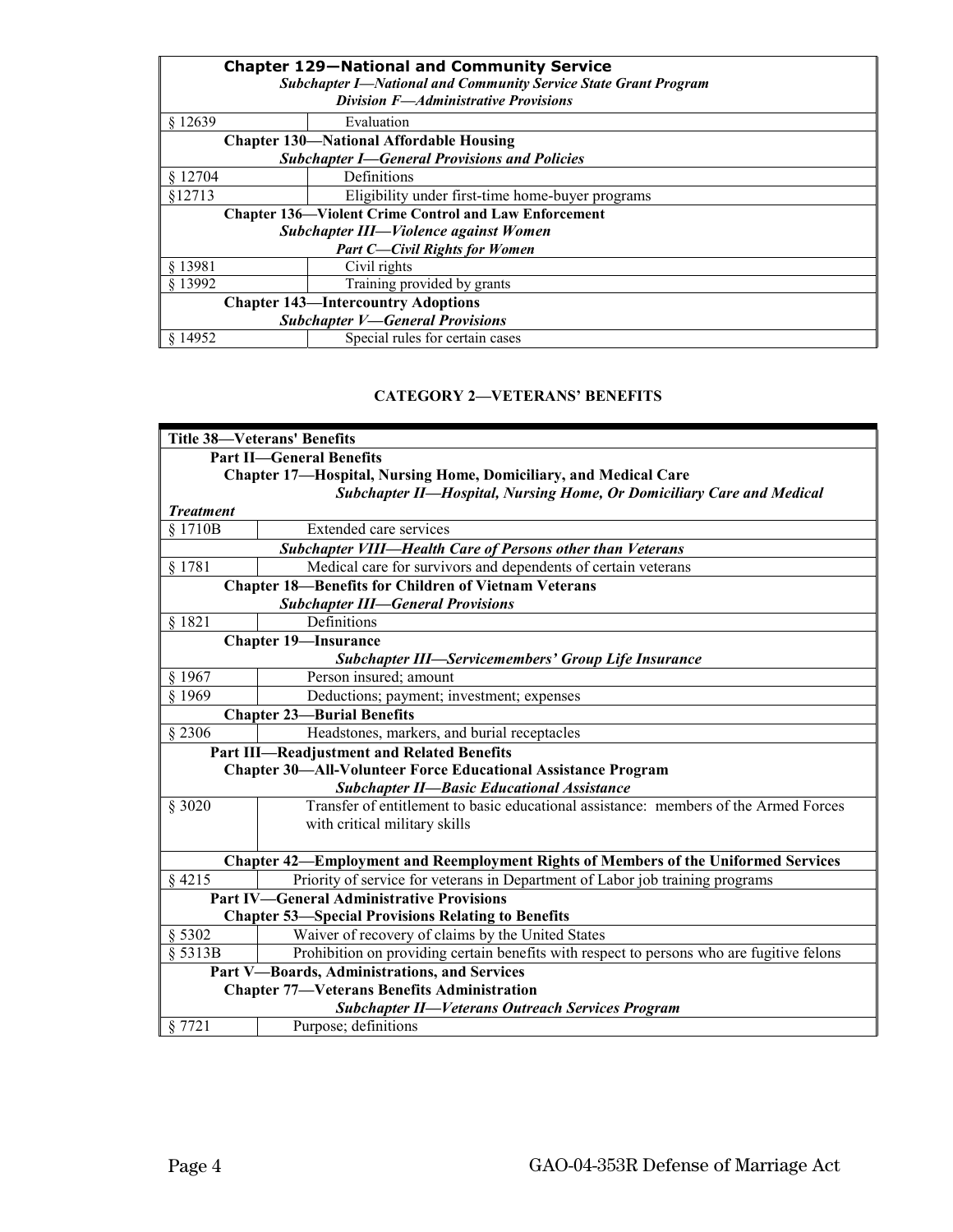# **CATEGORY 3—TAXATION**

| <b>Title 26-Internal Revenue Code</b>      |                                                                          |
|--------------------------------------------|--------------------------------------------------------------------------|
|                                            | <b>Subtitle A-Income Taxes</b>                                           |
| <b>Chapter 1-Normal Taxes and Surtaxes</b> |                                                                          |
|                                            | <b>Subchapter A-Determination of Tax Liability</b>                       |
|                                            | <b>Part IV-Credits Against Tax</b>                                       |
|                                            | <b>Subpart A-Nonrefundable Personal Credits</b>                          |
| § 24                                       | Child tax credit                                                         |
| §25A                                       | Hope and lifetime learning credits                                       |
| § 25B                                      | Tax imposed on individuals                                               |
|                                            | <b>Subchapter B-Computation of Taxable Income</b>                        |
|                                            | <b>Part III—Items Specifically Excluded from Gross Income</b>            |
| § 101                                      | Certain death benefits                                                   |
|                                            | <b>Part VII-Additional Itemized Deductions for Individuals</b>           |
| $§$ 138                                    | Medicare + Choice MSA                                                    |
| § 221                                      | Interest on education loans                                              |
|                                            | <b>Subchapter D-Deferred Compensation, Etc.</b>                          |
|                                            | Part I-Pension, Profit-Sharing, Stock Bonus Plans, Etc.                  |
|                                            | <b>Subpart A-General Rule</b>                                            |
| §408A                                      | Roth IRAs                                                                |
|                                            | <b>Subchapter F-Exempt Organizations</b>                                 |
|                                            | <b>Part VIII-Higher Education Savings Entities</b>                       |
| § 529                                      | Qualified tuition programs                                               |
| § 530                                      | Coverdell education savings accounts                                     |
|                                            | <b>Subchapter K-Partners and Partnerships</b>                            |
|                                            | <b>Part IV-Special Rules for Electing Large Partnerships</b>             |
| § 774                                      | Other modifications                                                      |
| § 775                                      | Electing large partnership defined                                       |
|                                            | Subchapter O-Gain or Loss on Disposition of Property                     |
|                                            | <b>Part II-Basis Rules of General Application</b>                        |
| $\frac{1}{2}$ 1022                         | Treatment of property acquired by decedent dying after December 31, 2009 |
|                                            | <b>Subchapter W-District of Columbia Enterprise Zone</b>                 |
| § 1400C                                    | First-time home-buyer credit for District of Columbia                    |
|                                            | <b>Subtitle B-Estate and Gift Taxes</b>                                  |
|                                            | <b>Chapter 11-Estate Tax</b>                                             |
|                                            | <b>Subchapter A-Estates Of Citizens Or Residents</b>                     |
|                                            | <b>Part IV-Taxable Estate</b>                                            |
| § 2057                                     | Family-owned business interests                                          |
|                                            | <b>Subchapter C-Miscellaneous</b>                                        |
| § 2210                                     | Termination                                                              |
|                                            | <b>Chapter 12-Gift Tax</b>                                               |
|                                            | <b>Subchapter B-Transfers</b>                                            |
| § 2511                                     | Transfers in general                                                     |
|                                            | <b>Chapter 13-Tax on Generation-Skipping Transfers</b>                   |
|                                            | <b>Subchapter D-GST Exemption</b>                                        |
| § 2632                                     | Special rules for allocation of GST exemption                            |
|                                            | <b>Subtitle F-Procedure and Administration</b>                           |
| <b>Chapter 61-Information and Returns</b>  |                                                                          |
| <b>Subchapter A-Returns and Records</b>    |                                                                          |
| <b>Part II-Tax Returns or Statements</b>   |                                                                          |
| <b>Subpart B-Income Tax Returns</b>        |                                                                          |
| § 6015                                     | Relief from joint and several liability on joint return                  |
|                                            | <b>Part III-Information Returns</b>                                      |
|                                            | <b>Subpart B-Information Concerning Transactions with Other Persons</b>  |
| § 6045                                     | Returns of brokers                                                       |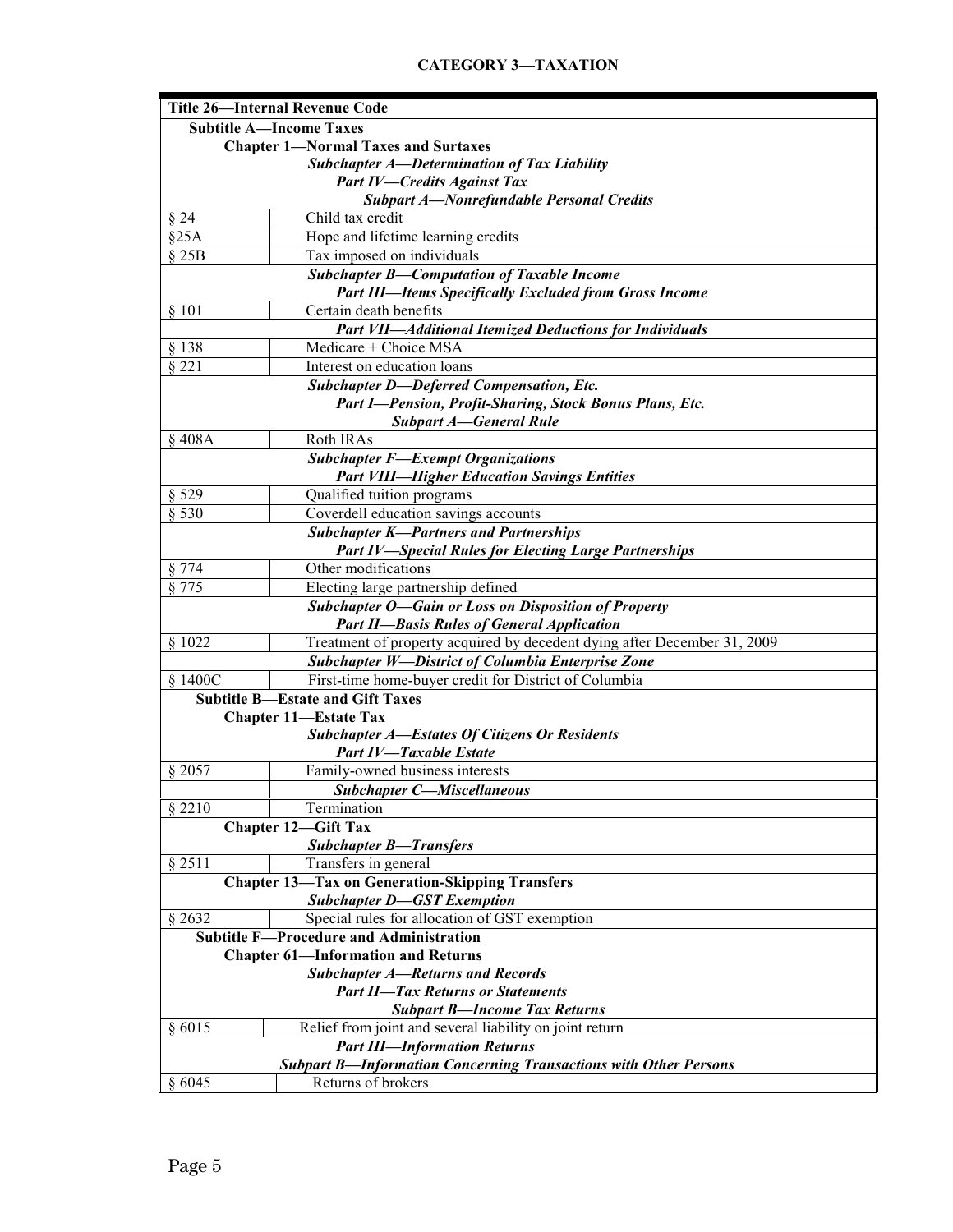| <b>Chapter 62—Time and Place for Paying Tax</b>        |                                                         |  |
|--------------------------------------------------------|---------------------------------------------------------|--|
|                                                        | Subchapter A-Place and Due Date for Payment of Tax      |  |
| 86159                                                  | Agreements for payment of tax liability in installments |  |
|                                                        | <b>Chapter 63-Assessment</b>                            |  |
| <b>Subchapter C-Tax Treatment of Partnership Items</b> |                                                         |  |
| § 6230                                                 | Additional administrative provisions                    |  |
| <b>Chapter 66—Limitations</b>                          |                                                         |  |
| <b>Subchapter B-Limitations on Credit or Refund</b>    |                                                         |  |
| 86511                                                  | Limitations on credit or refund                         |  |

# **CATEGORY 4—FEDERAL CIVILIAN AND MILITARY SERVICE BENEFITS**

| <b>Title 5-Government Organization and Employees</b>                                               |  |
|----------------------------------------------------------------------------------------------------|--|
| <b>Part III-Employees</b>                                                                          |  |
| <b>Subpart A-General Provisions</b>                                                                |  |
| <b>Chapter 23-Merit system principles</b>                                                          |  |
| \$2301<br>Merit system principles                                                                  |  |
| $\sqrt{2302}$<br>Prohibited personnel practices                                                    |  |
| <b>Subpart B-Employment and Retention</b>                                                          |  |
| <b>Chapter 33-Examination, Selection, and Placement</b>                                            |  |
| Subchapter I-Examination, Certification and Appointment                                            |  |
| § 3301<br>Civil service; generally                                                                 |  |
| <b>Subpart D-Pay and Allowances</b>                                                                |  |
| <b>Chapter 57-Travel, Transportation, And Subsistence</b>                                          |  |
| Subchapter II-Travel And Transportation Expenses; New Appointees, Student Trainees,                |  |
| <b>And Transferred Employees</b>                                                                   |  |
| Relocation expenses of an employee who is performing an extended assignment<br>§ 5737              |  |
| <b>Chapter 59-Allowances</b>                                                                       |  |
| <b>Subchapter III-Overseas Differentials And Allowances</b>                                        |  |
| § 5922<br>General provisions                                                                       |  |
| <b>Subpart G-Insurance and Annuities</b>                                                           |  |
| <b>Chapter 90—Long-term Care Insurance</b>                                                         |  |
| Definitions<br>§ 9001                                                                              |  |
| Availability of insurance<br>\$9002                                                                |  |
| Contracting authority<br>\$9003                                                                    |  |
| <b>Title 6-Domestic Security</b>                                                                   |  |
| <b>Chapter 1-Homeland Security Organization</b>                                                    |  |
| Treatment of charitable trusts for members of the armed services and other governmental<br>§ 331   |  |
| organizations                                                                                      |  |
| <b>Title 10-Armed Forces</b>                                                                       |  |
| <b>Subtitle A-General Military Law</b>                                                             |  |
| <b>Part I-Organization and General Military Powers</b>                                             |  |
| <b>Chapter 2-Department of Defense</b>                                                             |  |
| Quadrennial quality of life review<br>§ 118a                                                       |  |
| <b>Part II-Personnel</b>                                                                           |  |
| <b>Chapter 55—Medical and Dental Care</b>                                                          |  |
| Health care coverage through federal employees' health benefits program: demonstration<br>§ 1108   |  |
| project                                                                                            |  |
| <b>Chapter 73-Annuities based on Retired or Retainer Pay</b>                                       |  |
| <b>Subchapter II-Survivor Benefit Plan</b>                                                         |  |
| Election to discontinue participation: one-year opportunity after second anniversary of<br>§ 1448a |  |
| commencement of payment of retired pay                                                             |  |
| <b>Chapter 88-Military Family Care Programs and Military Child Care</b>                            |  |
| <b>Subchapter II-Military Child Care</b>                                                           |  |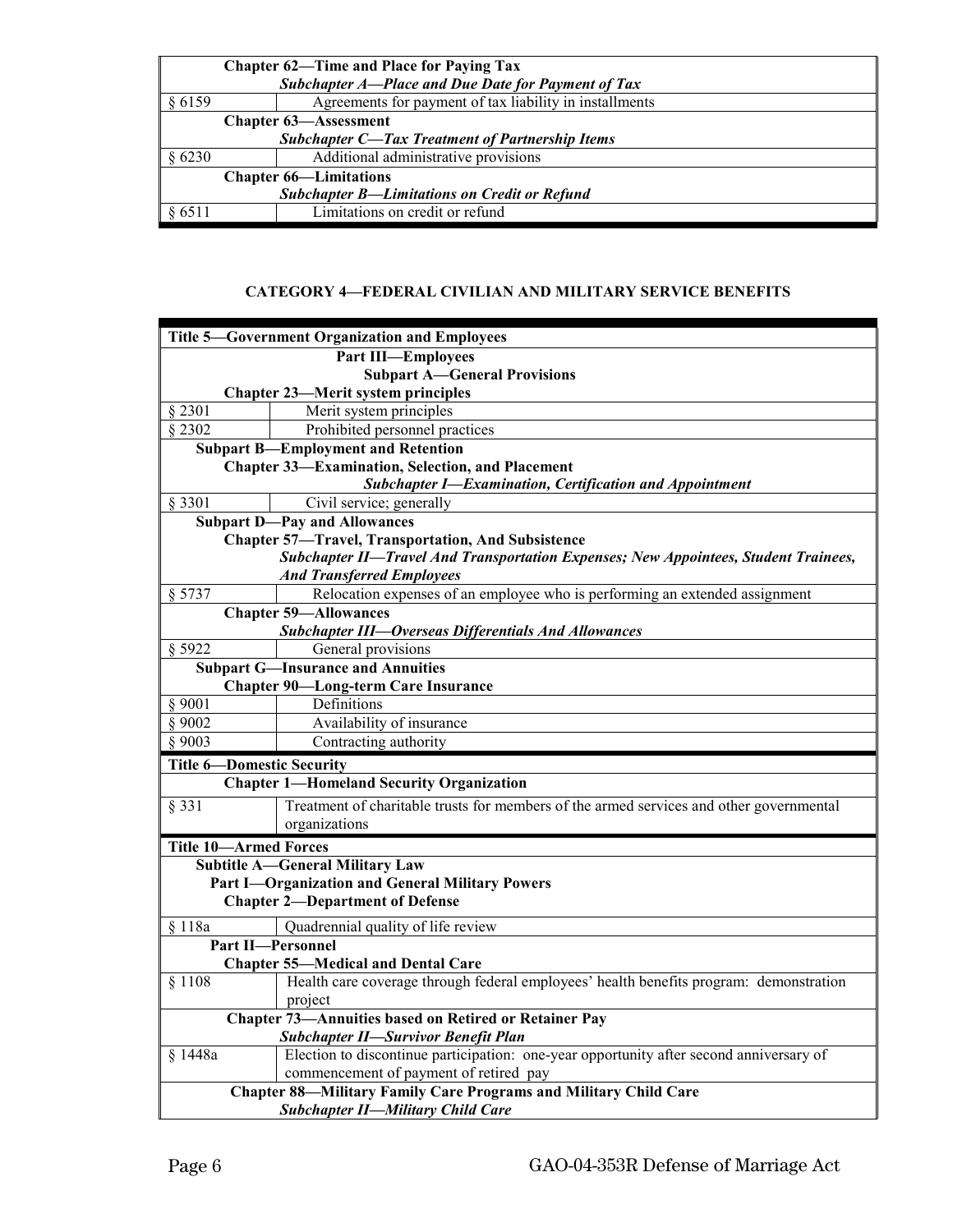| § 1798                                                | Child care services and youth program services for dependents: financial assistance for<br>providers |
|-------------------------------------------------------|------------------------------------------------------------------------------------------------------|
| Title 37-Pay and Allowances of The Uniformed Services |                                                                                                      |
| <b>Chapter 7—Allowances</b>                           |                                                                                                      |
| § 403                                                 | Basic allowance for housing                                                                          |
| § 407                                                 | Travel and transportation allowances: dislocation allowance                                          |
| $§$ 411f                                              | Travel and transportation allowances: transportation for survivors of deceased member to             |
|                                                       | attend the member's burial ceremonies                                                                |
| $§$ 427                                               | Family separation allowance                                                                          |

#### **CATEGORY 5—EMPLOYMENT BENEFITS AND RELATED STATUTORY PROVISIONS**

| Title 29-Labor                                                                   |                                                                                            |
|----------------------------------------------------------------------------------|--------------------------------------------------------------------------------------------|
| <b>Chapter 30-Workforce Investment Systems</b>                                   |                                                                                            |
|                                                                                  | <b>Subchapter I-Workforce Investment Definitions</b>                                       |
| § 2801                                                                           | Definitions                                                                                |
|                                                                                  | <b>Subchapter IV-National Programs</b>                                                     |
| § 2918                                                                           | National emergency grants                                                                  |
|                                                                                  | <b>Title 30—Mineral Lands and Mining</b>                                                   |
|                                                                                  | <b>Chapter 25-Surface Mining Control and Reclamation</b>                                   |
| <b>Subchapter VII-Administrative and Miscellaneous Provisions</b>                |                                                                                            |
| § 1304                                                                           | Surface owner protection                                                                   |
| Title 42-The Public Health and Welfare                                           |                                                                                            |
|                                                                                  | <b>Chapter 46-Justice System Improvement</b>                                               |
|                                                                                  | <b>Subchapter XII-Public Safety Officers' Death Benefits</b>                               |
|                                                                                  | Part B—Educational Assistance to Dependents of Civilian Federal Law Enforcement            |
|                                                                                  | <b>Officers Killed or Disabled in the Line of Duty</b>                                     |
| $§$ 3796d                                                                        | Purposes                                                                                   |
| § 3796d-1                                                                        | Basic eligibility                                                                          |
| <b>Chapter 84—Department of Energy</b>                                           |                                                                                            |
| <b>Subchapter XVI-Energy Employees Occupational Illness Compensation Program</b> |                                                                                            |
| §7384s                                                                           | Compensation and benefits to be provided                                                   |
| § 7384u                                                                          | Separate treatment of certain uranium employees                                            |
| §7385c                                                                           | Exclusivity of remedy against the United States and against contractors and subcontractors |

## **CATEGORY 6—IMMIGRATION, NATURALIZATION, AND ALIENS**

| <b>Title 8-Aliens and Nationality</b>                                               |                                                 |  |
|-------------------------------------------------------------------------------------|-------------------------------------------------|--|
| <b>Chapter 12-Immigration and Nationality</b>                                       |                                                 |  |
|                                                                                     | <b>Subchapter II-Immigration</b>                |  |
| Part II—Admission Qualifications fFor Aliens; Travel Control of Citizens And Aliens |                                                 |  |
| § 1183a                                                                             | Requirements for sponsor's affidavit of support |  |
| Part IV-Inspection, Apprehension, Examination, Exclusion, and Removal               |                                                 |  |
| § 1227                                                                              | General classes of deportable aliens            |  |
| \$1229a                                                                             | Removal proceedings                             |  |
| \$1229b                                                                             | Cancellation of removal; adjustment of status   |  |
| \$1229c                                                                             | Voluntary departure                             |  |
| <b>Part IX-Miscellaneous</b>                                                        |                                                 |  |
| § 1367                                                                              | Penalties for disclosure of information         |  |
| § 1375                                                                              | Mail-order bride business                       |  |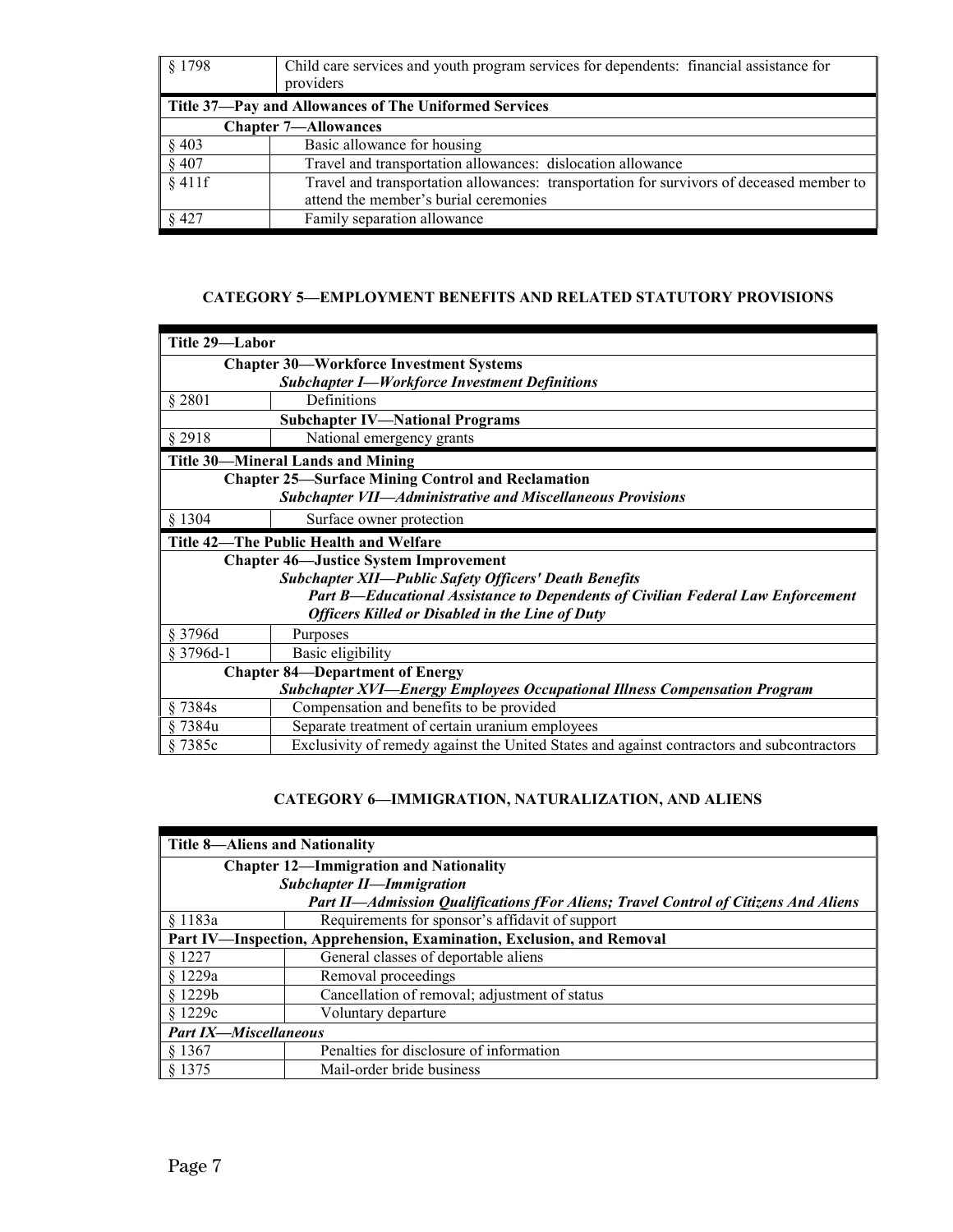| <b>Chapter 14—Restricting Welfare and Public Benefits for Aliens</b> |                                                                  |  |  |
|----------------------------------------------------------------------|------------------------------------------------------------------|--|--|
|                                                                      | <b>Subchapter IV-General Provisions</b>                          |  |  |
| § 1641                                                               | Definitions                                                      |  |  |
|                                                                      | <b>Chapter 15—Enhanced Border Security and Visa Entry Reform</b> |  |  |
| <b>Subchapter V-Foreign Students and Exchange Visitors</b>           |                                                                  |  |  |
| § 1761                                                               | Foreign student monitoring program                               |  |  |
| <b>Title 19—Customs Duties</b>                                       |                                                                  |  |  |
| <b>Chapter 24—Bipartisan Trade Promotion</b>                         |                                                                  |  |  |
| 8 3805 note                                                          | United States—Chile Free Trade Agreement Implementation Act      |  |  |

## **CATEGORY 7--INDIANS**

| Title 25—Indians                                                            |                                        |  |
|-----------------------------------------------------------------------------|----------------------------------------|--|
|                                                                             | <b>Chapter 18-Indian Health Care</b>   |  |
| <b>Subchapter II-Health Services</b>                                        |                                        |  |
| $\frac{1}{2}$ \$ 1621h                                                      | Mental health services                 |  |
| <b>Chapter 24—Indian Land Consolidation</b>                                 |                                        |  |
| $§$ 2206                                                                    | Descent and distribution               |  |
| \$2216                                                                      | Trust and restricted land transactions |  |
| <b>Chapter 43—Native American Housing Assistance and Self-Determination</b> |                                        |  |
| § 4103                                                                      | Definitions                            |  |
| <b>Subchapter VIII—Housing Assistance for Native Hawaiians</b>              |                                        |  |
| $§$ 4221                                                                    | Definitions                            |  |

## **CATEGORY 8—TRADE, COMMERCE, AND INTELLECTUAL PROPERTY**

|                                                                    | <b>Title 12-Banks and Banking</b>                                    |  |  |
|--------------------------------------------------------------------|----------------------------------------------------------------------|--|--|
|                                                                    | <b>Chapter 13-National Housing</b>                                   |  |  |
|                                                                    |                                                                      |  |  |
| § 1701q                                                            | Supportive housing for the elderly                                   |  |  |
|                                                                    | <b>Subchapter II-Mortgage Insurance</b>                              |  |  |
| § 1707                                                             | Definitions                                                          |  |  |
| § 1713                                                             | Rental housing insurance                                             |  |  |
| § 1715e                                                            | Cooperative housing insurance                                        |  |  |
|                                                                    | <b>Chapter 17-Bank Holding Companies</b>                             |  |  |
| § 1841                                                             | Definitions                                                          |  |  |
|                                                                    | <b>Chapter 31-National Consumer Cooperative Bank</b>                 |  |  |
|                                                                    | <b>Subchapter I-Establishment and Operation</b>                      |  |  |
| § 3015                                                             | Eligibility of cooperatives                                          |  |  |
|                                                                    | <b>Chapter 32-Foreign Bank Participation in Domestic Markets</b>     |  |  |
| § 3106a                                                            | Compliance with state and federal laws                               |  |  |
|                                                                    | Title 15-Commerce and Trade                                          |  |  |
|                                                                    | <b>Chapter 14A—Aid to Small Business</b>                             |  |  |
| §632                                                               | Small business concern                                               |  |  |
| <b>Chapter 14B-Small Business Investment Program</b>               |                                                                      |  |  |
| <b>Subchapter V-Loans to State and Local Development Companies</b> |                                                                      |  |  |
| § 696                                                              | Loans for plant acquisition, construction, conversion, and expansion |  |  |
| <b>Chapter 41-Consumer Credit Protection</b>                       |                                                                      |  |  |
| <b>Subchapter IV-Equal Credit Opportunity</b>                      |                                                                      |  |  |
| § 1691                                                             | Scope of prohibition                                                 |  |  |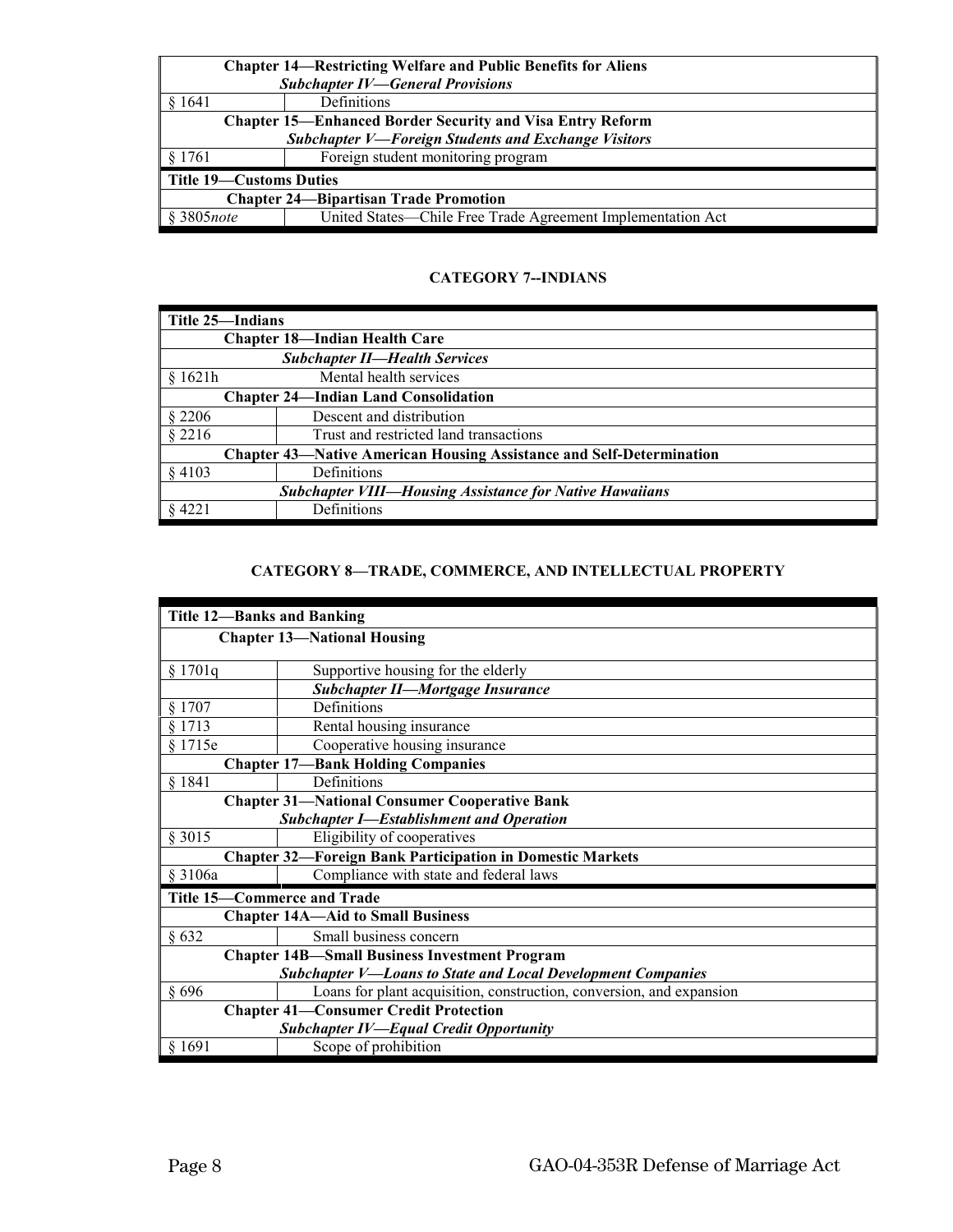## **CATEGORY 9—FINANCIAL DISCLOSURE AND CONFLICT OF INTEREST**

| Title 7—Agriculture                                            |                                          |  |
|----------------------------------------------------------------|------------------------------------------|--|
| <b>Chapter 50—Agricultural Credit</b>                          |                                          |  |
| Subchapter VI-Delta Regional Authority                         |                                          |  |
| § 2009aa-1                                                     | Delta Regional Authority                 |  |
| <b>Subchapter VII—Northern Great Plains Regional Authority</b> |                                          |  |
| $\frac{1}{2}$ \$ 2009bb-1                                      | Northern Great Plains Regional Authority |  |
| <b>Subchapter IX—Rural Strategic Investment Program</b>        |                                          |  |
|                                                                | National Board on rural America          |  |

## **CATEGORY 10—CRIMES AND FAMILY VIOLENCE**

| <b>Title 18—Crimes and Criminal Procedure</b>                                   |                                                                      |  |
|---------------------------------------------------------------------------------|----------------------------------------------------------------------|--|
| <b>Part I</b> -Crimes                                                           |                                                                      |  |
|                                                                                 | <b>Chapter 46-Forfeiture</b>                                         |  |
| § 983                                                                           | General rules for civil forfeiture proceedings                       |  |
|                                                                                 | <b>Chapter 110A-Domestic Violence</b>                                |  |
| \$2261A                                                                         | Interstate stalking                                                  |  |
| Title 20                                                                        |                                                                      |  |
|                                                                                 | <b>Chapter 28—Higher Education Resources and Student Assistance</b>  |  |
|                                                                                 | <b>Subchapter VIII-Miscellaneous</b>                                 |  |
| § 1152                                                                          | Grants to combat violent crimes against women on campuses            |  |
|                                                                                 | Title 28-Judiciary and Judicial Procedure                            |  |
| <b>Part V-Procedure</b>                                                         |                                                                      |  |
|                                                                                 | <b>Chapter 115-Evidence; Documentary</b>                             |  |
| § 1738C                                                                         | Certain acts, records, and proceedings and the effect thereof        |  |
| Title 42—The Public Health And Welfare                                          |                                                                      |  |
|                                                                                 | <b>Chapter 135—Violent Crime Control and Law Enforcement</b>         |  |
|                                                                                 | Subchapter III-Violence against Women                                |  |
|                                                                                 | <b>Subpart 3-Rural Domestic Violence and Child Abuse Enforcement</b> |  |
|                                                                                 | <b>Part C-Civil Rights for Women</b>                                 |  |
| § 13981                                                                         | Civil rights                                                         |  |
| Part D-Equal Justice for Women in the Courts Act                                |                                                                      |  |
| Subpart 1-Education and Training for Judges and Court Personnel in State Courts |                                                                      |  |
| § 13992                                                                         | Training provided by grants                                          |  |

## **CATEGORY 11—LOANS, GUARANTEES, AND PAYMENTS IN AGRICULTURE**

*No new provisions in this category of statutes.*  **CATEGORY 12—FEDERAL NATURAL RESOURCES AND RELATED STATUTORY PROVISIONS** 

*No new provisions in this category of statutes.*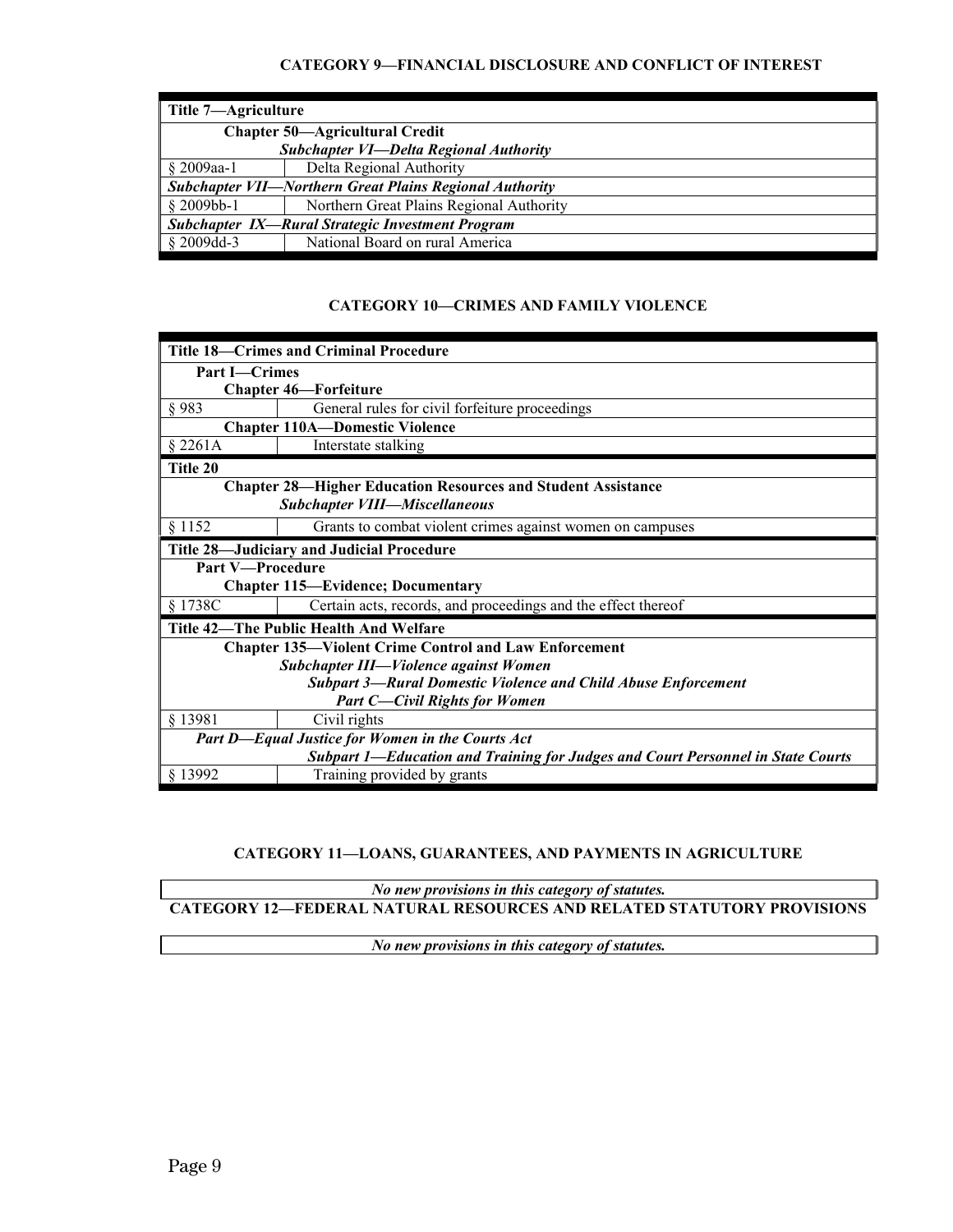## **CATEGORY 13—MISCELLANEOUS STATUTORY PROVISIONS**

| Title 20—Education                                                                                                                               |  |  |
|--------------------------------------------------------------------------------------------------------------------------------------------------|--|--|
| <b>Chapter 70—Strengthening and Improvement of Elementary and Secondary Schools</b>                                                              |  |  |
| <b>Subchapter II—Preparing, Training, and Recruiting High Quality Teachers and Principals</b>                                                    |  |  |
| <b>Part C-Innovation for Teacher Quality</b>                                                                                                     |  |  |
| <b>Subpart 1-Transition to Teaching</b>                                                                                                          |  |  |
| Participation agreement and financial assistance<br>\$6674                                                                                       |  |  |
| Subchapter VII—Bilingual Education, Language Enhancement, and Language<br><b>Acquisition Programs</b><br><b>Part B—Native Hawaiian Education</b> |  |  |
| § 7512<br>Findings                                                                                                                               |  |  |
| <b>Title 22-Foreign Relations and Intercourse</b>                                                                                                |  |  |
| <b>Chapter 75—Chemical Weapons Convention Implementation</b>                                                                                     |  |  |
| <b>Subchapter I-General Provisions</b>                                                                                                           |  |  |
| \$6713<br>Civil liability of the United States                                                                                                   |  |  |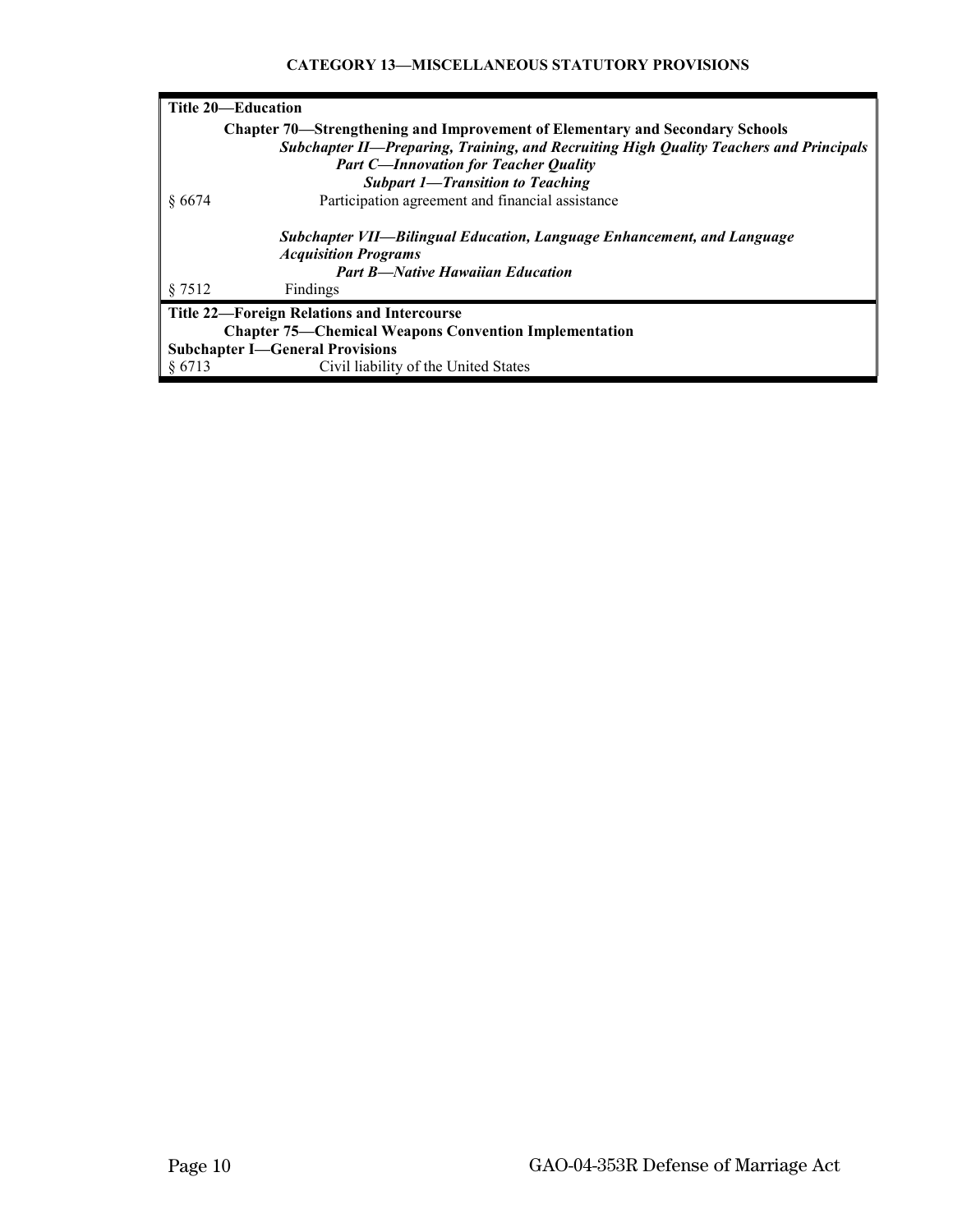# **APPENDIX 2**

# **Tables of Statutory Provisions Identified in 1997 Report as Involving Marital Status That Have Been Repealed or Amended to Remove Reference to Marital Status**

| <b>Subject</b>                            | <b>1997 Statutory Citation</b> | <b>Status</b>                                                                                                   |
|-------------------------------------------|--------------------------------|-----------------------------------------------------------------------------------------------------------------|
| Regulations pertaining to<br>garnishments | 42 U.S.C. 88661-662            | Repealed by Pub. L. No. 104-193,<br>$\frac{1}{2}$ \$ 362(b)(1), effective February 22,<br>1997, 110 Stat. 2246. |

## *Category 3—Taxation*

| Subject                         | <b>1997 Statutory Citation</b> | <b>Status</b>                           |
|---------------------------------|--------------------------------|-----------------------------------------|
| Collapsible corporations        | 26 U.S.C. § 341                | Repealed by Pub. L. No. 108-27,         |
|                                 |                                | § 302(e), May 28, 2003, 117 Stat. 763.  |
| Rollover of gain on sale of     | 26 U.S.C. § 1034               | Repealed by Pub. L. No. 105-34,         |
| principal residence             |                                | § 312(b), Aug. 5, 1997, 111 Stat. 839.  |
| Tax on excess distribution from | 26 U.S.C. § 4980A              | Repealed by Pub. L. No. 105-34,         |
| qualified retirement plans      |                                | § 1073(a), Aug. 7, 1997, 111 Stat. 948. |

## *Category 4—Federal Civilian and Military Service Benefits*

| <b>Subject</b>                                                                                                                                         | <b>1997 Statutory Citation</b> | <b>Status</b>                                                                                                                                                                                                                                                                                        |
|--------------------------------------------------------------------------------------------------------------------------------------------------------|--------------------------------|------------------------------------------------------------------------------------------------------------------------------------------------------------------------------------------------------------------------------------------------------------------------------------------------------|
| Employment of retired members of<br>the uniformed services; reduction                                                                                  | 5 U.S.C. § 5532                | Repealed by Pub. L. No. 106-65,<br>§ 651(a)(1), Oct. 1, 1999, 113 Stat. 664.                                                                                                                                                                                                                         |
| in retired or retainer pay                                                                                                                             |                                |                                                                                                                                                                                                                                                                                                      |
| Assistance to separated members to<br>obtain certification and<br>employment as teachers or<br>employment as teachers' aides                           | 10 U.S.C. § 1151               | Repealed by Pub. L. No. 106-655,<br>§ 1707(a)(1), Oct. 5, 1999, 113 Stat.<br>823.                                                                                                                                                                                                                    |
| Military child care employees                                                                                                                          | 10 U.S.C. § 1792               | Amended by Pub. L. No. 105-261,<br>§ 1106, Oct. 17, 1998, 112 Stat. 2142;<br>reference to marital status removed.                                                                                                                                                                                    |
| Job training partnership,<br>application of federal law                                                                                                | 29 U.S.C. § 1706               | Repealed by Pub. L. No. 105-220,<br>§ 199(b) (2), effective July 1, 2000, 112<br>Stat. 1059.                                                                                                                                                                                                         |
| Rights, benefits, privileges, and<br>immunities; exercise of authority<br>of Secretary of Commerce or<br>designee (National Ocean Survey<br>employees) | 33 U.S.C. § 857a               | Repealed by Pub. L. No. 107-372,<br>§ 271(2), Dec. 19, 2002, 116 Stat. 3094<br>and replaced with similar provisions that<br>omit any reference to marital status. See<br>33 U.S.C. 3071 (National Oceanic and<br>Atmospheric Administration<br>Commissioned Officer Corps - Rights<br>and benefits). |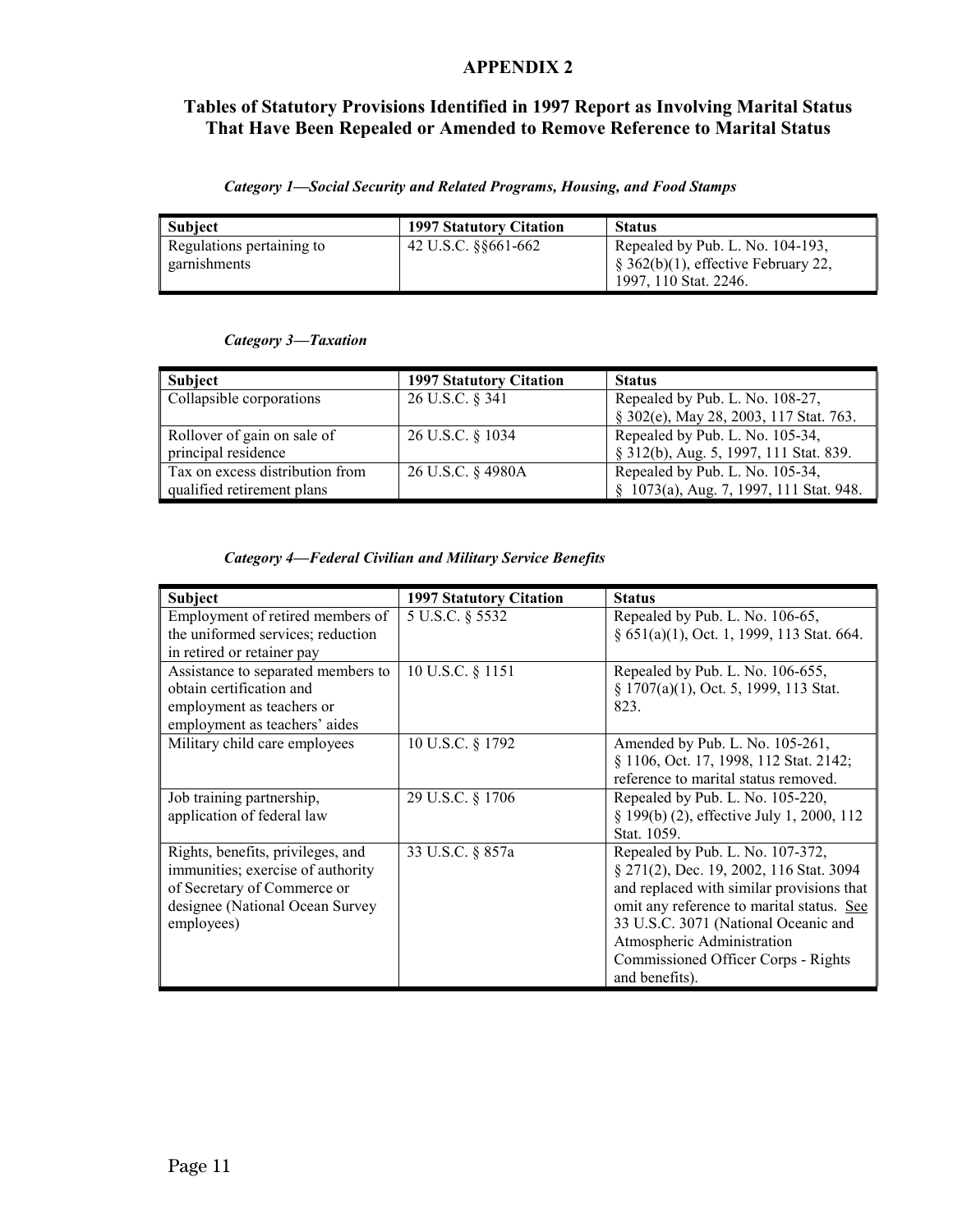| Subject                        | <b>1997 Statutory Citation</b> | <b>Status</b>                            |
|--------------------------------|--------------------------------|------------------------------------------|
| Youth training program for the | 29 U.S.C. § 1644               | Repealed by Pub. L. No. 105-220,         |
| disadvantaged                  |                                | § 199(b)(2), effective July 1, 2000, 112 |
|                                |                                | Stat. 1059.                              |
| Job Corps—Allowances and       | 29 U.S.C. § 1699               | Repealed by Pub. L. No. 105-220,         |
| support                        |                                | § 199(b)(2), effective July 1, 2000, 112 |
|                                |                                | Stat. 1059.                              |
| Labor market information       | 29 U.S.C. § 1752               | Repealed by Pub. L. No. 105-220,         |
|                                |                                | § 199(b)(2), effective July 1, 2000, 112 |
|                                |                                | Stat. 1059.                              |

#### *Category 5—Employment Benefits and Related Statutory Provisions*

#### *Category 6—Immigration, Naturalization, and Aliens*

| Subject                             | <b>1997 Statutory Citation</b> | <b>Status</b>                                                                                        |
|-------------------------------------|--------------------------------|------------------------------------------------------------------------------------------------------|
| Suspension of deportation of aliens | 8 U.S.C. § 1251                | Repealed by Pub. L. No. 104-208,<br>$\frac{1}{2}$ § 308(b)(7), Sep. 30, 1996, 110 Stat.<br>3009-615. |

## *Category 9—Financial Disclosure and Conflict of Interest*

| Subject                           | <b>1997 Statutory Citation</b> | <b>Status</b>                           |
|-----------------------------------|--------------------------------|-----------------------------------------|
| Alternative Agricultural Research | 7 U.S.C. § 5903                | Repealed by Pub. L. No. 107-171.        |
| and Commercialization             |                                | § 6201(a), May 13, 2002, 116 Stat. 418. |
| Corporation—Board of Directors,   |                                |                                         |
| <b>Employees, and Facilities</b>  |                                |                                         |

#### *Category 10—Crimes and Family Violence*

| Subject                              | <b>1997 Statutory Citation</b> | <b>Status</b>                            |
|--------------------------------------|--------------------------------|------------------------------------------|
| Interstate violation of a protection | 18 U.S.C. § 2262               | Amended by Pub. L. 106-386, § 1107,      |
| order                                |                                | Oct. 28, 2000, 114 Stat. 1464; reference |
|                                      |                                | to marital status removed.               |
| Narcotic addict rehabilitation-      | 42 U.S.C. § 3411               | Repealed by Pub. L. No. 106-310,         |
| definitions                          |                                | § 3405(b), Oct. 17, 2000, 114 Stat.      |
|                                      |                                | 1221.                                    |
| Model state leadership grants for    | 42 U.S.C. § 10415              | Repealed by Pub. L. No. 108-36, § 410,   |
| domestic violence intervention       |                                | June 25, 2003, 117 Stat. 827.            |

#### *Category 11—Loans, Guarantees, and Payments in Agriculture*

| <b>Subject</b>                        | <b>1997 Statutory Citation</b> | <b>Status</b>                                    |
|---------------------------------------|--------------------------------|--------------------------------------------------|
| Paul Douglas Teaching                 | 20 U.S.C. § 1104g              | Amended by Pub. L. No. $105-244$ , $\frac{8}{9}$ |
| Scholarships—exceptions to            |                                | 501, October 7, 1998, 112 Stat. 1581;            |
| repayment provisions                  |                                | reference to marital status removed.             |
| <b>Faculty Development Fellowship</b> | 20 U.S.C. § 1134r-5            | Repealed by Pub. L. No. $105-244$ , $\hat{\S}$   |
| Program—exceptions to repayment       |                                | 701, October 7, 1998, 112 Stat. 1581.            |
| provisions                            |                                |                                                  |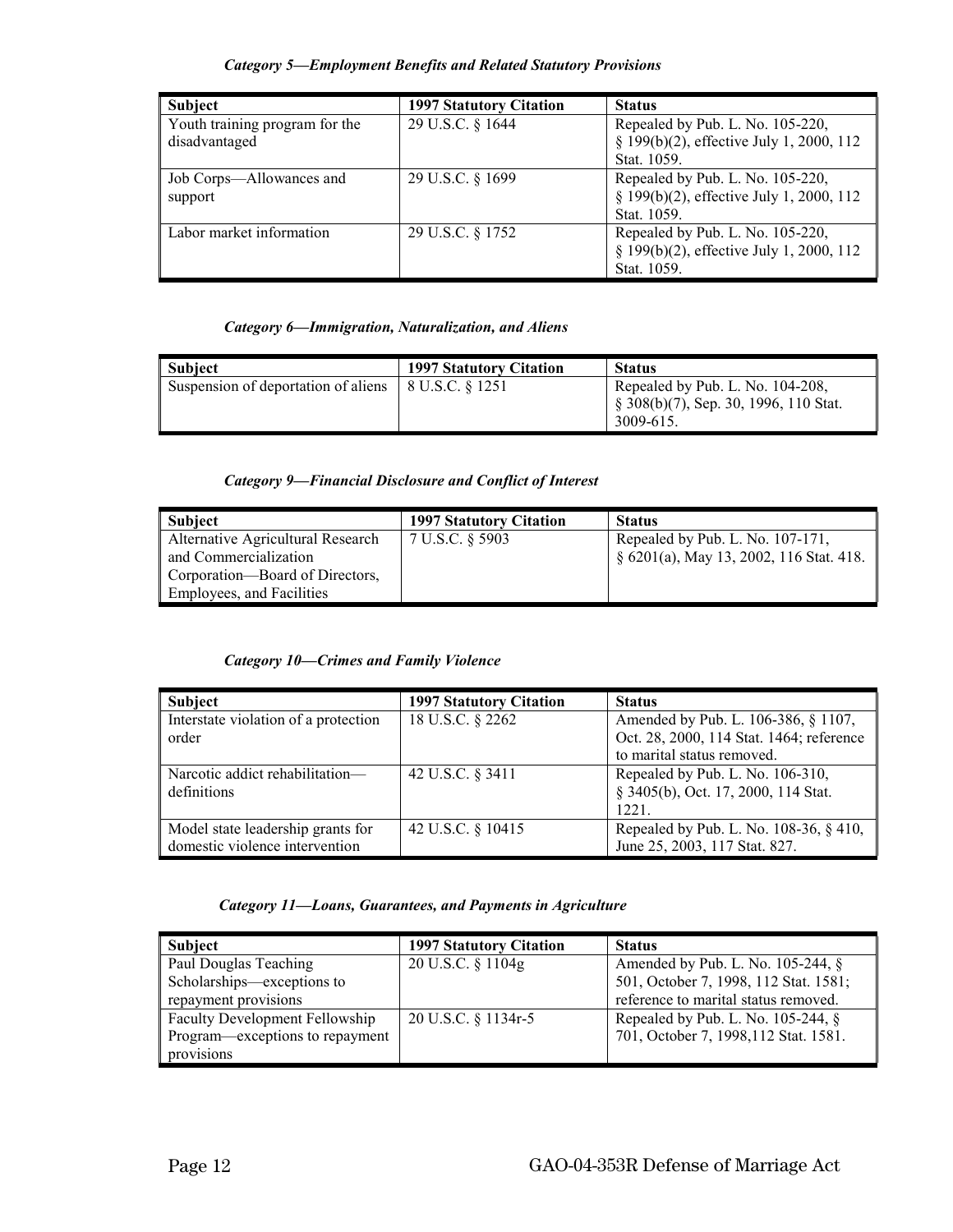| <b>Category 13-Miscellaneous Statutory Provisions</b> |  |
|-------------------------------------------------------|--|
|                                                       |  |

| <b>Subject</b>                               | <b>1997 Statutory Citation</b> | <b>Status</b>                            |
|----------------------------------------------|--------------------------------|------------------------------------------|
| Vocational education state plans             | 20 U.S.C. § 2323               | Amended by Pub. L. No. 105-332, §        |
|                                              |                                | 1(b), October 31, 1998, 112 Stat. 3076;  |
|                                              |                                | reference to marital status removed.     |
| Vocational education definitions             | 20 U.S.C. § 2471               | Amended by Pub. L. No. 105-332, §        |
|                                              |                                | 1(b), October 31, 1998, 112 Stat. 3076;  |
|                                              |                                | reference to marital status removed.     |
| Agricultural Hall of Fame                    | 36 U.S.C. § 977                | Amended by Pub. L. No. 105-354, § 1,     |
|                                              |                                | Aug. 12, 1998, 112 Stat. 3238; reference |
|                                              |                                | to marital status removed.               |
| Audits of Federally Chartered                | 36 U.S.C. § 1101               | Amended by Pub. L. No. 105-225, § 1,     |
| Corporations                                 |                                | Aug. 12, 1998, 112 Stat. 1253; reference |
|                                              |                                | to marital status removed.               |
| <b>Gold Star Wives of America</b>            | 36 U.S.C. § 1602               | Amended by Pub. L. No. 105-225, § 1,     |
|                                              |                                | Aug. 12, 1998, 112 Stat. 1253; replaced  |
|                                              |                                | provision's reference to "gold wives"    |
|                                              |                                | with "corporation". (The name of the     |
|                                              |                                | organization continues to be the Gold    |
|                                              |                                | Star Wives of America.)                  |
| Navy Wives Clubs of America                  | 36 U.S.C. § 2802               | Amended by Pub. L. No. 105-225, § 1,     |
|                                              |                                | Aug. 12, 1998, 112 Stat. 1436; replaced  |
|                                              |                                | provision's reference to "Navy Wives"    |
|                                              |                                | with "corporation". (The name of the     |
|                                              |                                | organization continues to be the Navy    |
|                                              |                                | Wives Clubs of America.)                 |
| <b>Aviation Hall of Fame</b>                 | 36 U.S.C. § 4307 and § 4309    | Amended by Pub. L. No. 105-225, § 1,     |
|                                              |                                | Aug. 12, 1998, 112 Stat. 1312. These     |
|                                              |                                | provisions' references to "survivors"    |
|                                              |                                | were deleted.                            |
| Membership of Martin Luther                  | 36 U.S.C. § 169j-3             | Repealed by Pub. L. No. 105-225, § 6,    |
| King, Jr., Federal Holiday                   |                                | Aug. 12, 1998, 112 Stat. 1253.           |
| Commission                                   |                                |                                          |
| Testing and other early                      | 42 U.S.C. § 300ff-48           | Repealed by Pub. L. No. 106-345,         |
| intervention services for state<br>prisoners |                                | § 301(a), Oct. 20, 2000, 114 Stat. 1345. |
| Programs for older Americans-                | 42 U.S.C. § 3035a              | Provision was omitted by Pub. L. No.     |
| Demonstration projects                       |                                | 106-501, Nov. 13, 2001, 114 Stat. 2257.  |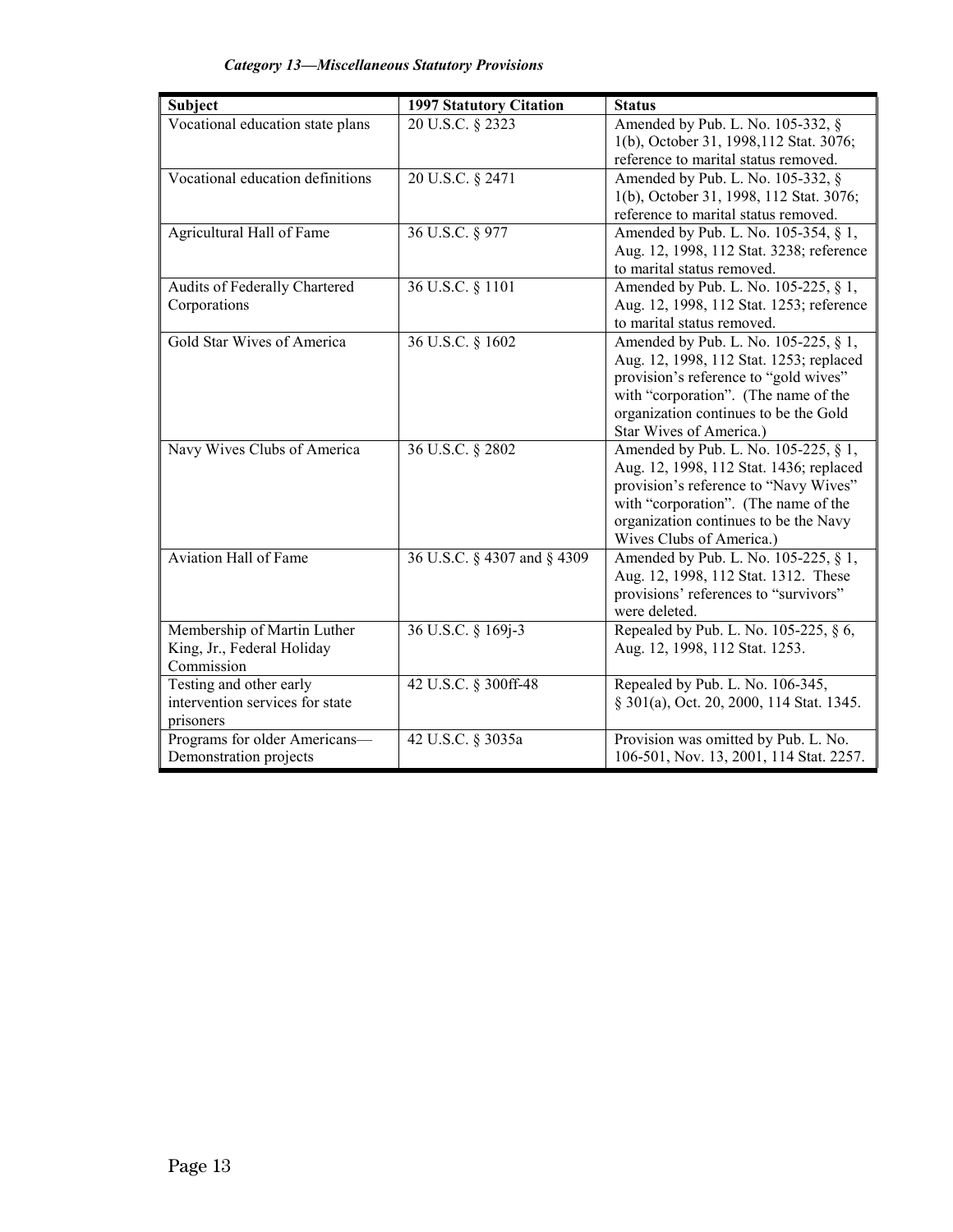# **APPENDIX 3**

# **Tables of Statutory Provisions Identified in 1997 Report as Involving Marital Status That Have Been Relocated in the United States Code**

#### *Category 1—Social Security and Related Programs, Housing, and Food Stamps*

| <b>Subject</b>                   | 1997 Statutory Citation | <b>Status</b>                      |
|----------------------------------|-------------------------|------------------------------------|
| Alien's eligibility for benefits | 42 U.S.C. § 615         | Relocated to 42 U.S.C. $\&$ 608(f) |

#### *Category 2—Veterans' Benefits*

| Subject                        | <b>1997 Statutory Citation</b> | <b>Status</b>                 |
|--------------------------------|--------------------------------|-------------------------------|
| Medical care for survivors and | 38 U.S.C. § 1713               | Relocated to 38 U.S.C. § 1781 |
| dependents of certain veterans |                                |                               |

## *Category 4—Federal Civilian and Military Service Benefits*

| Subject                              | <b>1997 Statutory Citation</b> | <b>Status</b>                   |
|--------------------------------------|--------------------------------|---------------------------------|
| House of Representatives Child       | 40 U.S.C. § 184g               | Relocated to 2 U.S.C. $\S$ 2062 |
| Care Center                          |                                |                                 |
| National Oceanic and Atmospheric     | 33 U.S.C. § 857-4              | Relocated to 33 U.S.C. § 3074   |
| Administration commissary            |                                |                                 |
| privileges                           |                                |                                 |
| Gratuities for survivors of deceased | 40 U.S.C. § 166b-4             | Relocated to 2 U.S.C. § 125     |
| House employees; computation         |                                |                                 |
| Senate employee child care           | 40 U.S.C. § 214d               | Relocated to 2 U.S.C. § 2063    |
| benefits                             |                                |                                 |

#### *Category 5—Employment Benefits and Related Statutory Provisions*

| Subject                   | <b>1997 Statutory Citation</b> | <b>Status</b>                    |
|---------------------------|--------------------------------|----------------------------------|
| Job training partnership— | 29 U.S.C. § 1503               | Relocated to 29 U.S.C. $\S$ 2801 |
| definitions               |                                |                                  |

#### *Category 6—Immigration, Naturalization, and Aliens*

| <b>Subject</b>    | <b>1997 Statutory Citation</b> | <b>Status</b>                |
|-------------------|--------------------------------|------------------------------|
| Deportable aliens | 8 U.S.C. § 1251                | Relocated to 8 U.S.C. § 1227 |

#### *Category 7—Indians*

| Subject                    | 1997 Statutory Citation | <b>Status</b>                   |
|----------------------------|-------------------------|---------------------------------|
| Indian land consolidation— | 25 U.S.C. § 2205        | Relocated to $25$ U.S.C. § 2206 |
| Descent and distribution   |                         |                                 |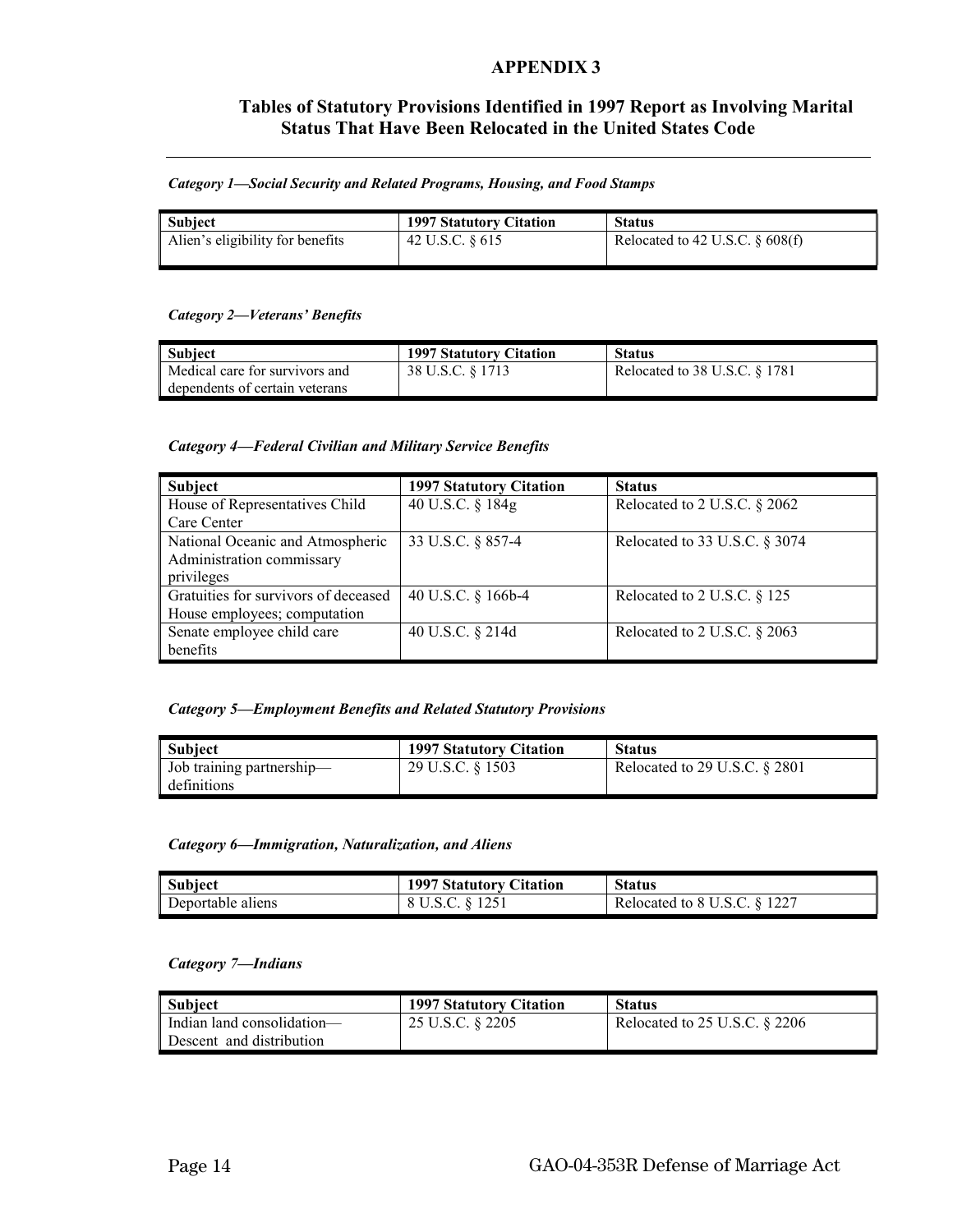# **Category 9—Financial Disclosure and Conflict of Interest**

| Subject                       | <b>1997 Statutory Citation</b> | <b>Status</b>                     |
|-------------------------------|--------------------------------|-----------------------------------|
| Appalachian Regional          | 40 U.S.C. § 108                | Relocated to 40 U.S.C. $\S$ 14309 |
| Commission—personal financial |                                |                                   |
| l interests                   |                                |                                   |

# *Category 10—Crimes and Family Violence*

| <b>Subject</b>                 | <b>1997 Statutory Citation</b> | <b>Status</b>                     |
|--------------------------------|--------------------------------|-----------------------------------|
| Family violence prevention and | 40 U.S.C. § 10408              | Relocated to 40 U.S.C. $\S$ 10421 |
| Services—definitions           |                                |                                   |

# *Category 13—Miscellaneous Statutory Provisions*

| Subject                                                                          | <b>1997 Statutory Citation</b> | <b>Status</b>                                       |
|----------------------------------------------------------------------------------|--------------------------------|-----------------------------------------------------|
| Marine Corps League                                                              | 36 U.S.C. § 57a                | Relocated to chapter 2301<br>\$140102               |
| Veterans of Foreign Wars of the<br><b>United States</b>                          | 36 U.S.C. § 113                | Relocated to chapter 2301<br>§ 230102               |
| Legion of Valor of the United<br><b>States of America</b>                        | 36 U.S.C. § 633                | Relocated to chapter 1303<br>§ 130302               |
| Veterans of World War I of the<br><b>United States of America</b>                | 36 U.S.C. § 763                | Relocated to chapter 2303<br>§ 230302               |
| The Congressional Medal of Honor<br>Society of the United States                 | 36 U.S.C. § 793 and § 799      | Relocated to chapter 405<br>§ 40502 and § 40506     |
| <b>Blinded Veterans Association</b>                                              | 36 U.S.C. § 859                | Relocated to chapter 303<br>§ 30307                 |
| National Woman's Relief Corps,<br>Auxiliary to the Grand Army of the<br>Republic | 36 U.S.C. § 1005               | Relocated to chapter 1537<br>§ 153703               |
| <b>Gold Star Wives of America</b>                                                | 36 U.S.C. § 1601               | Relocated to chapter 805<br>§ 80502                 |
| American Ex-Prisoners of War                                                     | 36 U.S.C. § 2103               | Relocated to chapter 209<br>§ 20903                 |
| Catholic War Veterans of the<br>United States of America, Inc.                   | 36 U.S.C. § 2603               | Relocated to chapter 401<br>$§$ 40103               |
| Navy Wives Clubs of America                                                      | 36 U.S.C. §2801 and § 2803     | Relocated to chapter 1545, § 154502<br>and §154503. |
| Army and Navy Union of the<br><b>United States</b>                               | 36 U.S.C. § 3903               | Relocated to chapter 229<br>§ 22903                 |
| Non-Commissioned Officers<br>Association of the United States                    | 36 U.S.C. § 4003               | Relocated to chapter 1547<br>$§$ 4003               |
| Retired Enlisted Association,<br>Incorporated                                    | 36 U.S.C. § 5103               | Relocated to chapter 1903<br>§ 190303               |
| National Fallen Firefighters<br>Foundation                                       | 36 U.S.C. § 5201               | Relocated to Chapter 1513<br>§ 151302               |
| Public Health Service grants for<br>services of substance abusers                | 42 U.S.C. § 280d               | Relocated to 42 U.S.C. § 290bb-25                   |
| Programs for older Americans-<br>state plans                                     | 42 U.S.C. § 3035               | Relocated to 42 U.S.C. § 3027                       |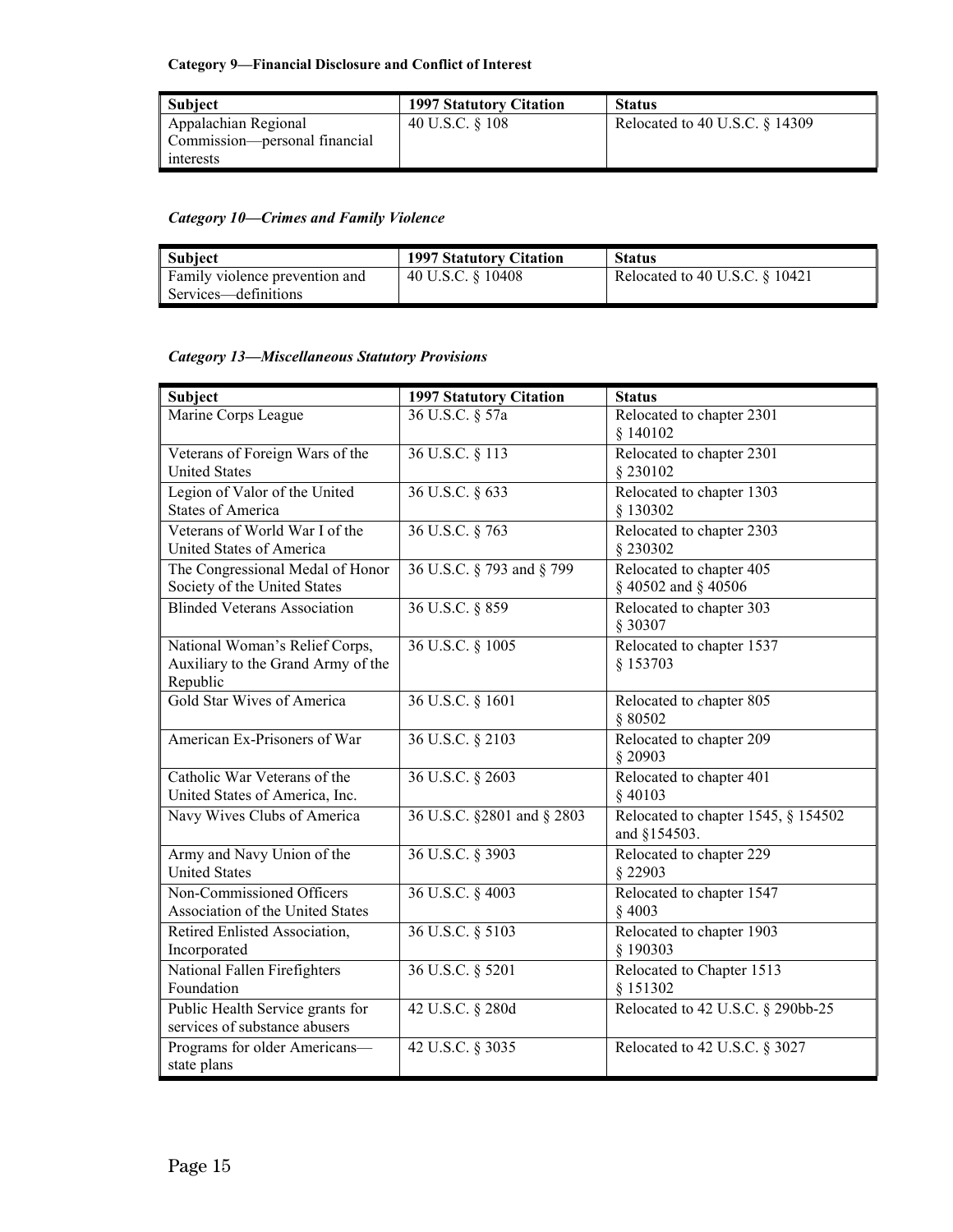# **APPENDIX 4 CATEGORIES OF STATUTORY PROVISIONS**

## **CATEGORY 1—SOCIAL SECURITY AND RELATED PROGRAMS, HOUSING, AND FOOD STAMPS**

# This category includes the major federal health and welfare programs, particularly those

considered entitlements, such as Social Security retirement and disability benefits, food stamps, welfare, and Medicare and Medicaid. Most of these provisions are found in Title 42 of the United States Code, Public Health and Welfare; food stamp legislation is in Title 7, Agriculture.

# **CATEGORY 2—VETERANS' BENEFITS**

Veterans' benefits, which are codified in Title 38 of the United States Code, include pensions, indemnity compensation for service-connected deaths, medical care, nursing home care, right to burial in veterans' cemeteries, educational assistance, and housing. Husbands or wives of veterans have many rights and privileges by virtue of the marital relationship.

# **CATEGORY 3—TAXATION**

While the distinction between married and unmarried status is pervasive in federal tax law, terms such as "husband," "wife," or "married" are not defined. However, marital status figures in federal tax law in provisions as basic as those giving married taxpayers the option to file joint or separate income tax returns. It is also seen in the related provisions prescribing different tax consequences, depending on whether a taxpayer is married filing jointly, married filing separately, unmarried but the head of a household, or unmarried and not the head of a household.

# **CATEGORY 4—FEDERAL CIVILIAN AND MILITARY SERVICE BENEFITS**

This category includes statutory provisions dealing with current and retired federal officers and employees, members of the Armed Forces, elected officials, and judges, in which marital status is a factor. Typically these provisions address the various health, leave, retirement, survivor, and insurance benefits provided by the United States to those in federal service and their families.

# **CATEGORY 5—EMPLOYMENT BENEFITS AND RELATED PROVISIONS**

Marital status comes into play in many different ways in federal laws relating to employment in the private sector. Most provisions appear in Title 29 of the United States Code, Labor.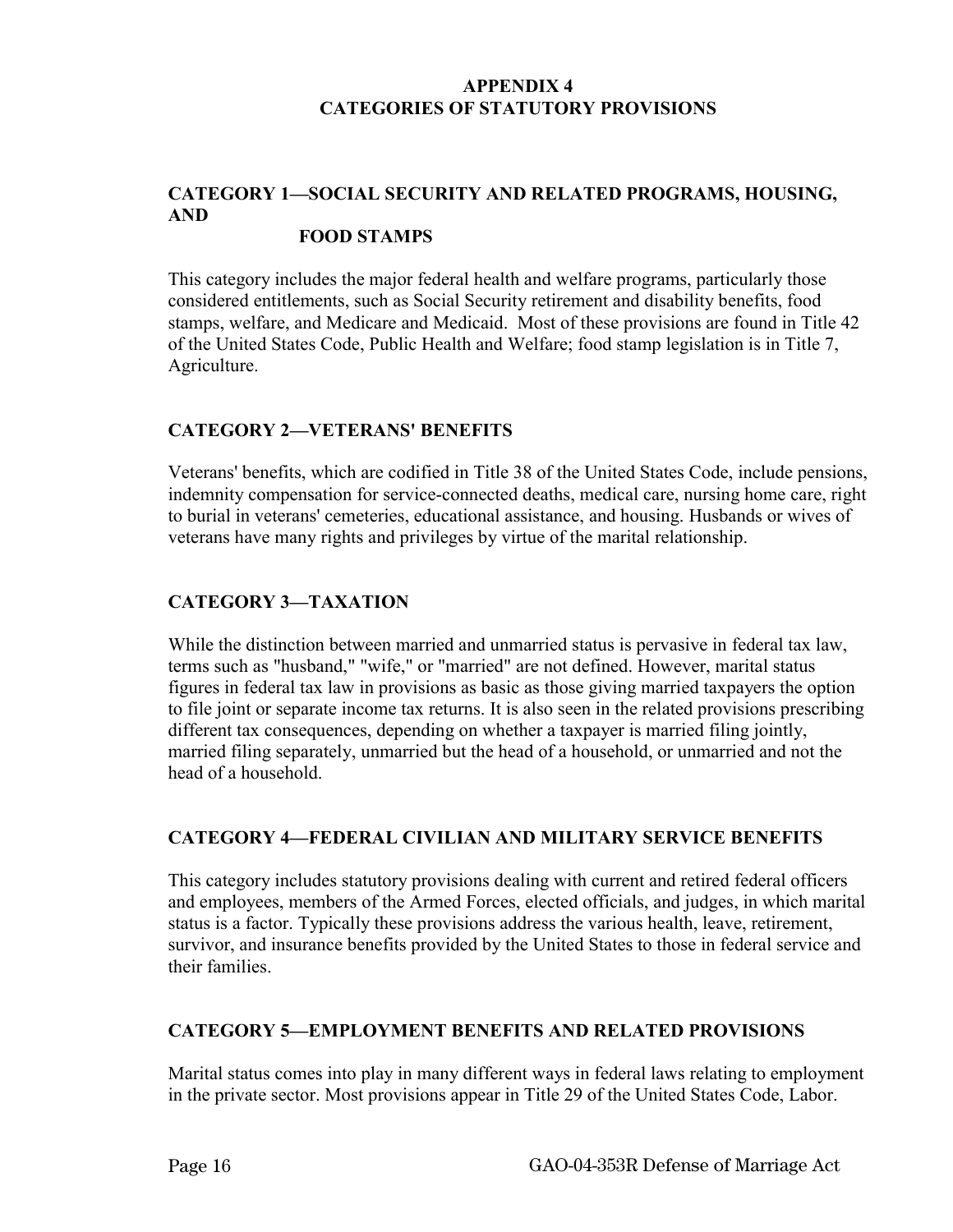However, others are in Title 30, Mineral Lands and Mining; Title 33, Navigation and Navigable Waters; and Title 45, Railroads. This category includes laws that address the rights of employees under employer-sponsored employee benefit plans; that provide for continuation of employer-sponsored health benefits after events like the death or divorce of the employee; and that give employees the right to unpaid leave in order to care for a seriously ill spouse. In addition, Congress has extended special benefits in connection with certain occupations, like mining and public safety.

# **CATEGORY 6—IMMIGRATION, NATURALIZATION, AND ALIENS**

This category includes federal statutory provisions governing the conditions under which noncitizens may enter and remain in the United States, be deported, or become citizens. Most are found in Title 8, Aliens and Nationality. The law gives special consideration to spouses of immigrant and nonimmigrant aliens in a wide variety of circumstances. Under immigration law, aliens may receive special status by virtue of their employment, and that treatment may extend to their spouses. Also, spouses of aliens granted asylum can be given the same status if they accompany or join their spouses.

# . **CATEGORY 7—INDIANS**

The indigenous peoples of the United States have long had a special legal relationship with the federal government through treaties and laws that are classified to Title 25, Indians. Various laws set out the rights to tribal property of "white" men marrying "Indian" women, or of "Indian" women marrying "white" men. The law also outlines the descent and distribution rights for Indians' property. In addition, there are laws pertaining to health care eligibility for Indians and spouses and reimbursement of travel expenses of spouses and candidates seeking positions in the Indian Health Service.

# **CATEGORY 8—TRADE, COMMERCE, AND INTELLECTUAL PROPERTY**

This category includes provisions concerning foreign or domestic business and commerce, in the following titles of the United States Code: Bankruptcy, Title 11; Banks and Banking, Title

12; Commerce and Trade, Title 15; Copyrights, Title 17; and Customs Duties, Title 19. This category also includes the National Housing Act (rights of mortgage borrowers); the Consumer Credit Protection Act (governs wage garnishment); and the Copyright Act (spousal copyright renewal and termination rights).

# **CATEGORY 9—FINANCIAL DISCLOSURE AND CONFLICT OF INTEREST**

Federal law imposes obligations on members of Congress, employees or officers of the federal government, and members of the boards of directors of some government-related or government chartered entities, to prevent actual or apparent conflicts of interest. These individuals are required to disclose publicly certain gifts, interests, and transactions. Many of